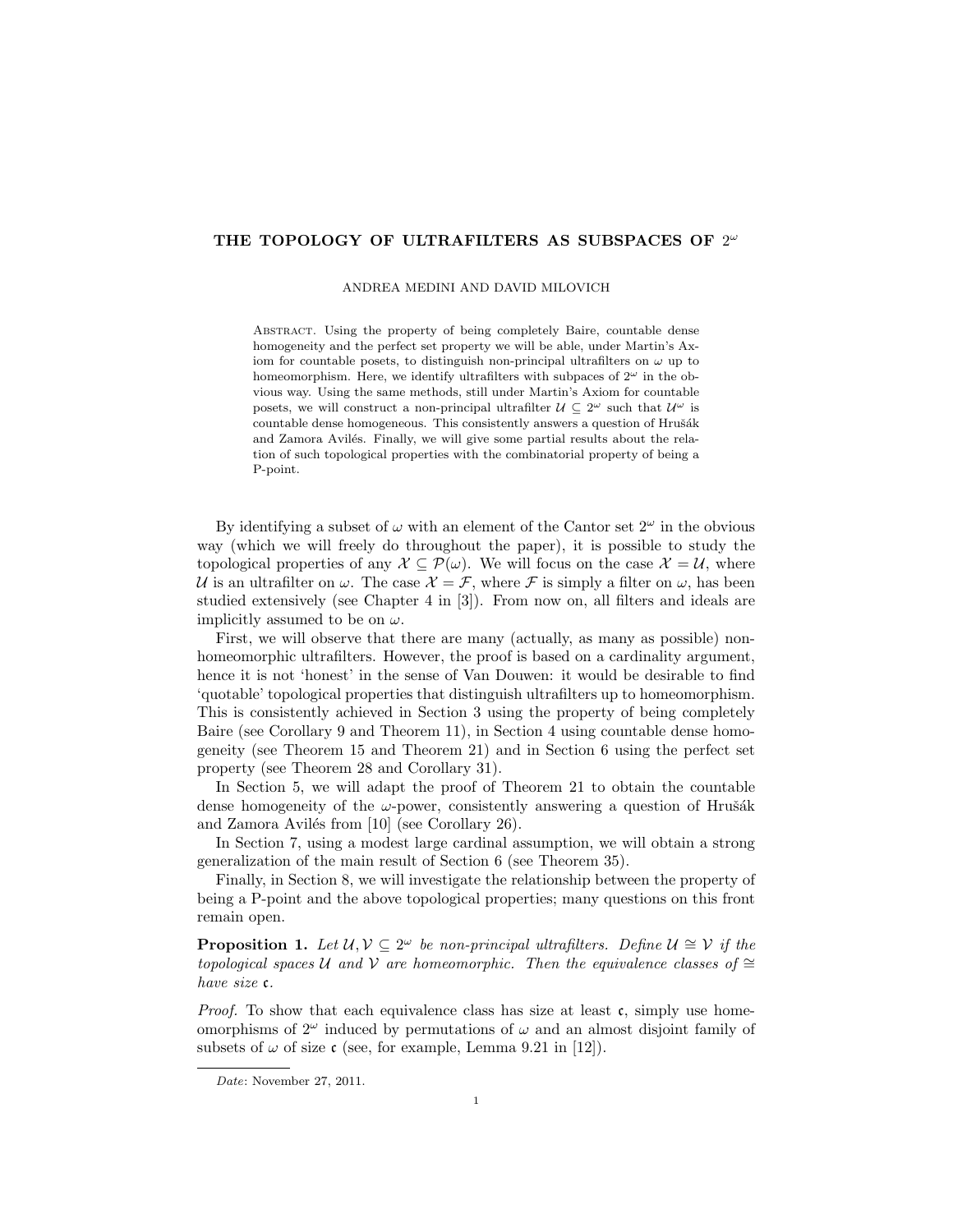By Lavrentiev's lemma (see Theorem 3.9 in [13]), if  $g: U \longrightarrow V$  is a homeomorphism, then there exists a homeomorphism  $f: G \longrightarrow H$  that extends g, where G and H are  $G_{\delta}$  subsets of  $2^{\omega}$ . Since there are only c such homeomorphisms, it follows that an equivalence class of  $\cong$  has size at most c.

Corollary 2. There are  $2^c$  pairwise non-homeomorphic non-principal ultrafilters.

#### 1. NOTATION AND TERMINOLOGY

Our main reference for descriptive set theory is [13]. For other set-theoretic notions, see [3] or [12]. For notions that are related to large cardinals, see [14]. For all undefined topological notions, see [6].

By *space* we mean separable metrizable topological space, with a unique exception in Section 6. For every  $s \in \langle \omega_2 \rangle$ , we will denote by [s] the basic clopen set  $\{x \in 2^{\omega} : s \subseteq x\}.$  Given a tree  $T \subseteq \langle x, \omega \rangle$  we will denote by  $[T]$  the set of branches of T, that is  $[T] = \{x \in 2^{\omega} : x \restriction n \in T \text{ for all } n \in \omega\}.$ 

Given a function f and  $A \subseteq \text{dom}(f)$ , we will denote by  $f[A]$  the image of A under f, that is  $f[A] = \{f(x) : x \in A\}.$ 

A space X is homogeneous if whenever  $x, y \in X$  there exists a homeomorphism  $f: X \longrightarrow X$  such that  $f(x) = y$ .

Define the homeomorphism  $c: 2^{\omega} \longrightarrow 2^{\omega}$  by setting  $c(x)(n) = 1 - x(n)$  for every  $x \in 2^{\omega}$  and  $n \in \omega$ . Using c, one sees that every ultrafilter  $\mathcal{U} \subseteq 2^{\omega}$  is homeomorphic to its dual maximal ideal  $\mathcal{J} = 2^{\omega} \setminus \mathcal{U} = c[\mathcal{U}].$ 

A perfect set in a space X is a non-empty closed subset  $P$  of X with no isolated points. Recall that P is a perfect set in  $2^{\omega}$  if and only if it is homeomorphic to  $2^{\omega}$ . A Bernstein set is a subset B of  $X = 2^{\omega}$  such that B and  $X \setminus B$  both intersect every perfect set in X. Given such a set B, since  $2^{\omega}$  is homeomorphic to  $2^{\omega} \times 2^{\omega}$ , one actually has  $|P \cap B| = \mathfrak{c}$  and  $|P \cap (X \setminus B)| = \mathfrak{c}$  for every perfect set P in X.

For every  $x \subseteq \omega$ , define  $x^0 = \omega \setminus x$  and  $x^1 = x$ . Given a family  $\mathcal{A} \subseteq \mathcal{P}(\omega)$ , a word in A is an intersection of the form

$$
\bigcap_{x\in\tau} x^{w(x)}
$$

for some  $\tau \in [\mathcal{A}]^{\leq \omega}$  and  $w : \tau \longrightarrow 2$ . Recall that A is an *independent family* if every word in  $A$  is infinite.

A family  $\mathcal{F} \subseteq \mathcal{P}(\omega)$  has the *finite intersection property* if  $\bigcap \sigma$  is infinite for all  $\sigma \in [\mathcal{F}]^{\leq \omega}$ . Given such a family, we will denote by  $\langle \mathcal{F} \rangle$  the filter generated by  $\mathcal{F}$ . Let Cof be the collection of all cofinite subsets of  $\omega$ . Recall that an ultrafilter U is non-principal if and only if Cof  $\subseteq \mathcal{U}$ . In particular, every non-principal ultrafilter is dense in  $2^{\omega}$ . For any fixed  $x \in 2^{\omega}$ , define  $x \uparrow = \{y \in 2^{\omega} : x \subseteq y\}.$ 

Whenever  $x, y \in \mathcal{P}(\omega)$ , define  $x \subseteq^* y$  if  $x \setminus y$  is finite. Given  $\mathcal{C} \subseteq \mathcal{P}(\omega)$ , a pseudointersection of C is a subset x of  $\omega$  such that  $x \subseteq^* y$  for all  $y \in \mathcal{C}$ . Given a cardinal  $\kappa$ , a non-principal ultrafilter U is a  $P_{\kappa}$ -point if every  $\mathcal{C} \in [\mathcal{U}]^{<\kappa}$  has a pseudointersection in  $U$ . A P-*point* is simply a P<sub> $\omega_1$ </sub>-point.

A family  $\mathcal{I} \subseteq \mathcal{P}(\omega)$  has the *finite union property* if  $\bigcup \sigma$  is coinfinite for all  $\sigma \in [\mathcal{I}]^{\leq \omega}$ . Given such a family, we will denote by  $\langle \mathcal{I} \rangle$  the ideal generated by  $\mathcal{I}$ . Let Fin be the collection of all finite subsets of  $\omega$ . For any fixed  $x \in 2^{\omega}$ , define  $x \downarrow = \{ y \in 2^{\omega} : y \subseteq x \}.$ 

Given  $\mathcal{C} \subseteq \mathcal{P}(\omega)$ , a *pseudounion* of C is a subset x of  $\omega$  such that  $y \subseteq^* x$  for all  $y \in \mathcal{C}$ . A maximal ideal  $\mathcal{J}$  is a P-ideal if  $c[\mathcal{J}]$  is a P-point.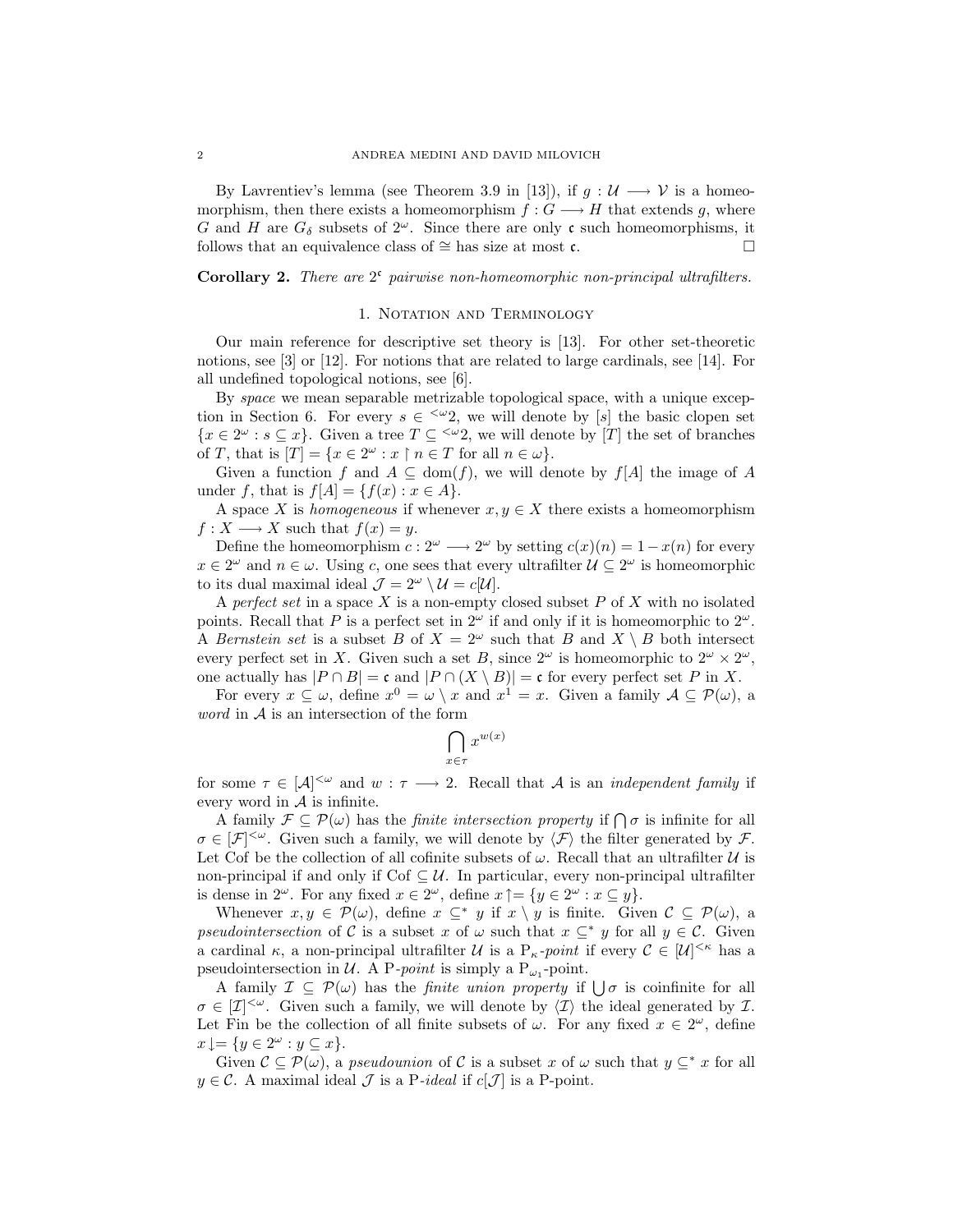#### 2. Basic properties

In this section, we will notice that some topological properties are shared by all non-principal ultrafilters. It is easy to realize that every principal ultrafilter  $\mathcal{U} \subseteq 2^{\omega}$ is homeomorphic to  $2^{\omega}$ .

Since any maximal ideal  $\mathcal J$  (actually, any ideal) is a topological subgroup of  $2^{\omega}$ under the operation of symmetric difference (or equivalently, sum modulo 2), every ultrafilter  $\mathcal{U} = c[\mathcal{J}]$  is also a topological group. In particular, every ultrafilter U is a homogeneous topological space.

The following proposition is Lemma 3.1 in [8].

**Proposition 3** (Fitzpatrick, Zhou). Let  $X$  be a homogeneous topological space. Then  $X$  is a Baire space if and only if  $X$  is not meager in itself.

*Proof.* One implication is trivial. Now assume that  $X$  is not a Baire space. Since X is homogeneous, it follows easily that

 $\mathcal{B} = \{U : U$  is a non-empty meager open set in X}

is a base for X. So  $X = \bigcup \mathcal{B}$  is the union of a collection of meager open sets. Hence X is meager by Banach's category theorem (see Theorem 16.1 in  $[20]$ ).

For the convenience of the reader, we sketch the proof in our particular case. Fix a maximal  $\mathcal{C} \subseteq \mathcal{B}$  consisting of pairwise disjoint sets. Observe that  $X \setminus \bigcup \mathcal{C}$  is closed nowhere dense. For every  $U \in \mathcal{C}$ , fix nowhere dense sets  $N_n(U)$  such that  $U = \bigcup_{n \in \omega} N_n(U)$ . It is easy to check that  $\bigcup_{U \in \mathcal{C}} N_n(U)$  is nowhere dense in X for every  $n \in \omega$ .

Given any ultrafilter  $\mathcal{U} \subseteq 2^{\omega}$ , notice that c is a homeomorphism of  $2^{\omega}$  such that  $2^{\omega}$  is the disjoint union of U and c[U]. In particular, U must be non-meager and non-comeager in  $2^{\omega}$  by Baire's category theorem. Actually, it follows easily from the 0-1 Law that no non-principal ultrafilter  $\mathcal U$  can have the property of Baire (see Theorem 8.47 in [13]). In particular, no non-principal ultrafilter  $U$  can be analytic (see Theorem 21.6 in [13]) or co-analytic.

## **Corollary 4.** Let  $\mathcal{U} \subseteq 2^{\omega}$  be an ultrafilter. Then  $\mathcal{U}$  is a Baire space.

*Proof.* If U were meager in itself, then it would be meager in  $2^{\omega}$ , which is a contradiction.

On the other hand, by Theorem 8.17 in [13], no non-principal ultrafilter can be a Choquet space (see Section 8.C in [13]).

## 3. Completely Baire ultrafilters

**Definition 5.** A space X is *completely Baire* if every closed subspace of X is a Baire space.

For example, every Polish space is completely Baire. For co-analytic spaces, the converse is also true (see Corollary 21.21 in [13]).

In the proof of Theorem 11, we will need the following characterization (see Corollary 1.9.13 in [16]). Observe that one implication is trivial.

**Lemma 6** (Hurewicz). A space is completely Baire if and only if it does not contain any closed homeomorphic copy of Q.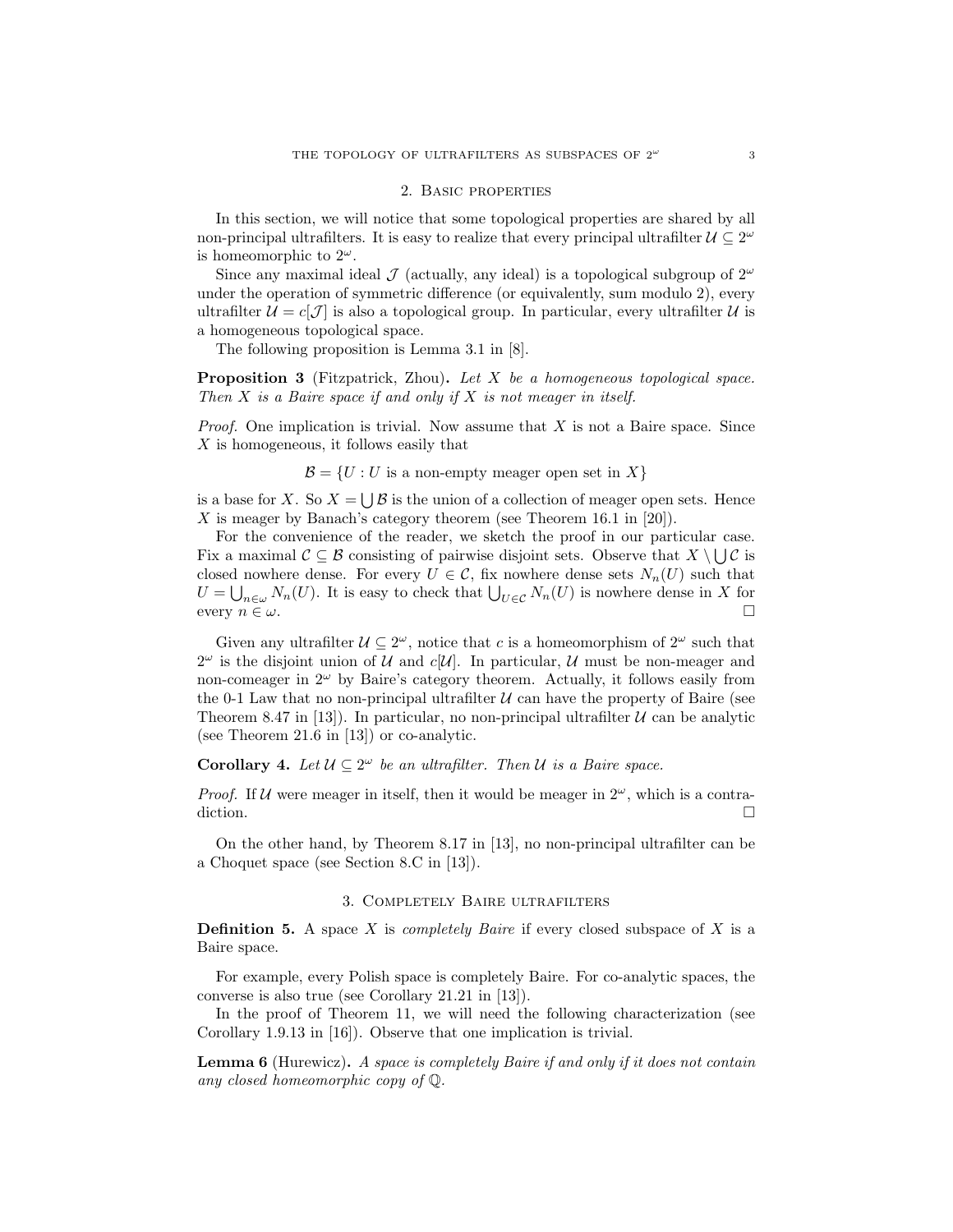The following (well-known) lemma is the first step in constructing an ultrafilter that is not completely Baire.

**Lemma 7.** There exists a perfect subset P of  $2^{\omega}$  such that P is an independent family.

Proof. We will give three proofs. The first proof simply shows that the classical construction of an independent family of size  $\mathfrak{c}$  (see for example Lemma 7.7 in [12]) actually gives a perfect independent family. Define

$$
I = \{ (\ell, F) : \ell \in \omega, F \subseteq {}^{\ell}2 \}.
$$

Since I is a countably infinite set, we can identify  $2<sup>I</sup>$  and  $2<sup>\omega</sup>$ . The desired independent family will be a collection of subsets of I. Consider the function  $f: 2^{\omega} \longrightarrow 2^I$ defined by

$$
f(x) = \{ (\ell, F) : x \restriction \ell \in F \}.
$$

It is easy to check that  $f$  is a continuous injection, hence a homeomorphic embedding by compactness. It follows that  $P = \text{ran}(f)$  is a perfect set. To check that P is an independent family, fix  $\tau \in [P]^{<\omega}$  and  $w : \tau \longrightarrow 2$ . Suppose that  $\tau = f[\sigma]$ , where  $\sigma = \{x_1, \ldots x_k\}$  and  $x_1, \ldots, x_k$  are distinct. Choose  $\ell$  large enough so that  $x_1 \upharpoonright \ell, \ldots, x_k \upharpoonright \ell$  are distinct. It follows that

$$
(\ell', \{x \restriction \ell' : x \in \sigma \text{ and } w(f(x)) = 1\}) \in \bigcap_{y \in \tau} y^{w(y)}
$$

for every  $\ell' \geq \ell$ , which concludes the proof.

The second proof is also combinatorial. We will inductively construct  $k_n \in \omega$ and a finite tree  $T_n \subseteq \langle \omega_2 \rangle$  for every  $n \in \omega$  so that the following conditions are satisfied.

- (1)  $k_m < k_n$  whenever  $m < n < \omega$ .
- (2)  $T_m \subseteq T_n$  whenever  $m \leq n < \omega$ .
- (3) All maximal elements of  $T_n$  have length  $k_n$ . We will use the notation  $M_n = \{t \in T_n : \text{dom}(t) = k_n\}.$
- (4) For every  $t \in T_n$  there exist two distinct elements of  $T_{n+1}$  whose restriction to  $k_n$  is t.
- (5) Given any  $v : M_n \longrightarrow 2$ , there exists  $i \in k_{n+1} \backslash k_n$  such that  $t(i) = v(t \upharpoonright k_n)$ for every  $t \in M_{n+1}$ .

In the end, set  $T = \bigcup_{n<\omega} T_n$  and  $P = [T]$ . Condition (4) guarantees that P is perfect. Next, we will verify that condition  $(5)$  guarantees that  $P$  is an independent family. Fix  $\tau \in [P]^{<\omega}$  and  $w: \tau \longrightarrow 2$ . For all sufficiently large  $n \in \omega$ , some  $v \in {}^{M_n}2$ satisfies  $v(x \restriction k_n) = w(x)$  for all  $x \in \tau$ . By condition (5), there exists  $i \in k_{n+1} \setminus k_n$ such that

$$
x(i) = (x \upharpoonright k_{n+1})(i) = v(x \upharpoonright k_n) = w(x)
$$

for all  $x \in \tau$ .

Start with  $k_0 = 0$  and  $T_0 = \{ \emptyset \}$ . Given  $k_n$  and  $T_n$ , define  $k_{n+1} = k_n + 2^{|M_n|} + 1$ . Fix an enumeration  $\{v_j : j \in 2^{|M_n|}\}\$  of all functions  $v : M_n \longrightarrow 2$ . Let  $T_{n+1}$ consist of all initial segments of functions  $t : k_{n+1} \longrightarrow 2$  such that  $t \restriction k_n \in M_n$ and  $t(k_n + j) = v_j(t \mid k_n)$  for all  $j < 2^{|M_n|}$ . Then, condition (5) is clearly satisfied. Since there is no restriction on  $t(k_n + 2^{|M_n|})$ , condition (4) is also satisfied.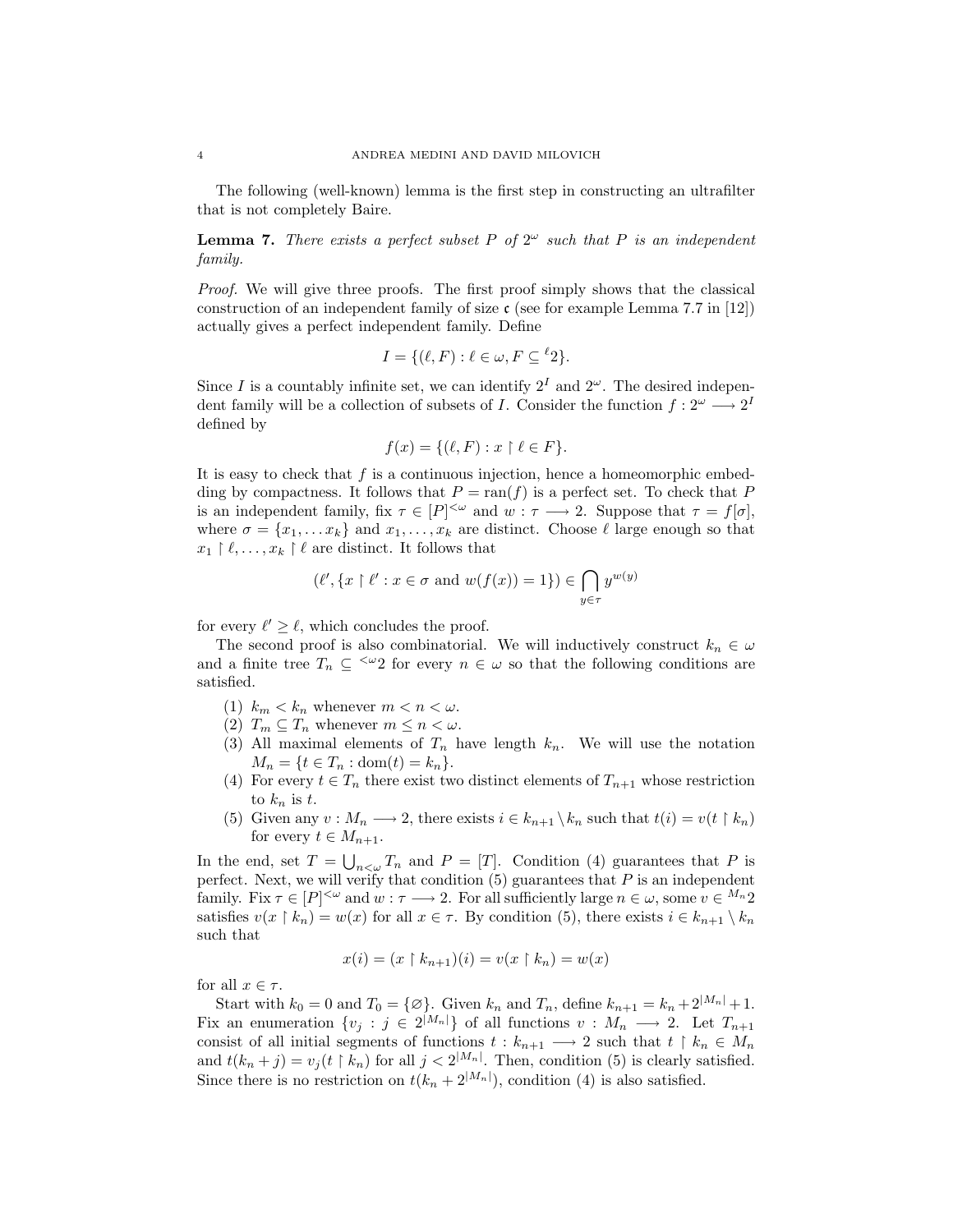The third proof is topological. Fix an enumeration  $\{(n_i, w_i) : i \in \omega\}$  of all pairs  $(n, w)$  such that  $n \in \omega$  and  $w : n \longrightarrow 2$ . Define

$$
R_i = \left\{ x \in (2^{\omega})^{n_i} : \bigcap_{j \in n_i} x_j^{w_i(j)} \text{ is infinite} \right\}
$$

for every  $i \in \omega$  and observe that each  $R_i$  is comeager. By Exercise 8.8 and Theorem 19.1 in [13], there exists a comeager subset of the Vietoris hyperspace  $K(2^{\omega})$  consisting of perfect sets  $P \subseteq 2^{\omega}$  such that  $\{x \in P^{n_i} : x_j \neq x_k \text{ whenever } j \neq k\} \subseteq R_i$ for every  $i \in \omega$ . It is trivial to check that any such P is an independent family.  $\Box$ 

We remark that, in some sense, the last two proofs that we have given of the above lemma are the same. The Vietoris hyperspace  $K(2^{\omega})$  is naturally homeomorphic to the space X of pruned subtrees of  $\leq \omega_2$  with basic open sets of the form  ${T \in X : T \cap^{i_2} = \tau}$  for a fixed pruned subtree  $\tau$  of  $\leq^{i_2}$ . Moreover, the set  ${T \in X : [T]$  is an independent family is comeager in X because the combinatorial proof's rule for constructing  $T_{n+1}$  from  $T_n$  only needs to be followed infinitely often.

The authors propose to call the following Kunen's closed embedding trick.

**Theorem 8** (Kunen). Fix a zero-dimensional space  $C$ . There exists a non-principal ultrafilter  $\mathcal{U} \subseteq 2^{\omega}$  that contains a homeomorphic copy of C as a closed subset.

*Proof.* Fix P as in Lemma 7. Since P is homeomorphic to  $2^{\omega}$ , we can assume that  $C$  is a subspace of  $P$ . Observe that the family

$$
\mathcal{G} = C \cup \{ \omega \setminus x : x \in P \setminus C \}
$$

has the finite intersection property because  $P$  is an independent family. Any nonprincipal ultrafilter  $U \supseteq G$  will contain C as a closed subset.

**Corollary 9.** There exists an ultrafilter  $\mathcal{U} \subseteq 2^{\omega}$  that is not completely Baire.

*Proof.* Simply choose  $C = \mathbb{Q}$ .

Since  $2^{\omega}$  is homeomorphic to  $2^{\omega} \times 2^{\omega}$ , one can easily obtain the following strenghtening of Theorem 8. Observe that, since any space has at most  $\mathfrak c$  closed subsets, the result cannot be improved.

**Theorem 10.** Fix a collection C of zero-dimensional spaces such that  $|C| \leq c$ . There exists a non-principal ultrafilter  $\mathcal{U} \subseteq 2^{\omega}$  that contains a homeomorphic copy of C as a closed subset for every  $C \in \mathcal{C}$ .

The next theorem, together with Corollary 9, shows that under MA(countable) the property of being completely Baire is enough to distinguish ultrafilters up to homeomorphism.

Theorem 11. Assume that MA(countable) holds. Then there exists a non-principal ultrafilter  $\mathcal{U} \subseteq 2^{\omega}$  that is completely Baire.

*Proof.* Enumerate as  $\{Q_n : \eta \in \mathfrak{c}\}\$ all subsets of  $2^\omega$  that are homeomorphic to  $\mathbb{Q}\$ . By Lemma 6, it will be sufficient to construct a non-principal ultrafilter  $U$  such that no  $Q_n$  is a closed subset of  $\mathcal U$ .

We will construct  $\mathcal{F}_{\xi}$  for every  $\xi \in \mathfrak{c}$  by transfinite recursion. In the end, let U be any ultrafilter extending  $\bigcup_{\xi \in \mathfrak{c}} \mathcal{F}_{\xi}$ . By induction, we will make sure that the following requirements are satisfied.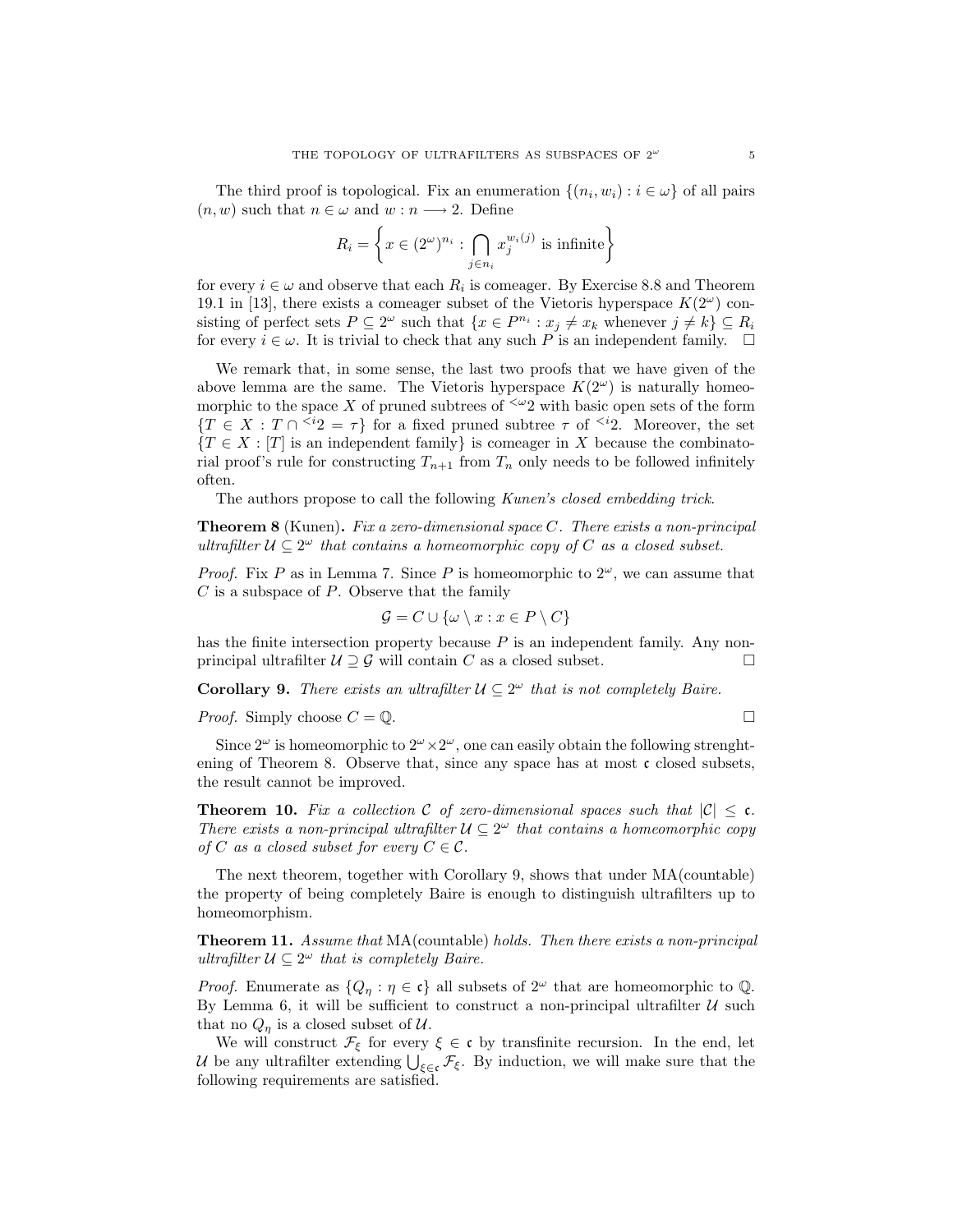- (1)  $\mathcal{F}_{\mu} \subseteq \mathcal{F}_{\eta}$  whenever  $\mu \leq \eta < \mathfrak{c}$ .
- (2)  $\mathcal{F}_{\xi}$  has the finite intersection property for every  $\xi \in \mathfrak{c}$ .
- (3)  $|\mathcal{F}_{\xi}| < \mathfrak{c}$  for every  $\xi \in \mathfrak{c}$ .
- (4) The potential closed copy of the rationals  $Q_{\eta}$  is dealt with at stage  $\xi = \eta + 1$ : that is, either  $\omega \setminus x \in \mathcal{F}_{\xi}$  for some  $x \in Q_{\eta}$  or there exists  $x \in \mathcal{F}_{\xi}$  such that  $x \in \text{cl}(Q_{\eta}) \setminus Q_{\eta}.$

Start by letting  $\mathcal{F}_0 = \text{Cof}$ . Take unions at limit stages. At a successor stage  $\xi = \eta + 1$ , assume that  $\mathcal{F}_{\eta}$  is given. First assume that there exists  $x \in Q_{\eta}$  such that  $\mathcal{F}_{\eta} \cup \{\omega \setminus x\}$  has the finite intersection property. In this case, simply set  $\mathcal{F}_{\xi} = \mathcal{F}_{\eta} \cup \{\omega \setminus x\}.$ 

Now assume that  $\mathcal{F}_{\eta} \cup \{\omega \setminus x\}$  does not have the finite intersection property for any  $x \in Q_\eta$ . It is easy to check that this implies  $Q_\eta \subseteq \langle \mathcal{F}_\eta \rangle$ . Apply Lemma 12 with  $\mathcal{F} = \mathcal{F}_{\eta}$  and  $Q = Q_{\eta}$  to get  $x \in \text{cl}(Q_{\eta}) \setminus Q_{\eta}$  such that  $\mathcal{F}_{\eta} \cup \{x\}$  has the finite intersection property. Finally, set  $\mathcal{F}_{\xi} = \mathcal{F}_{\eta} \cup \{x\}.$ 

**Lemma 12.** Assume that MA(countable) holds. Let  $\mathcal F$  be a collection of subsets of  $\omega$  with the finite intersection property such that  $|\mathcal{F}| < \mathfrak{c}$ . Let Q be a non-empty subset of  $2^{\omega}$  with no isolated points such that  $Q \subseteq \langle \mathcal{F} \rangle$  and  $|Q| < \mathfrak{c}$ . Then there exists  $x \in \text{cl}(Q) \setminus Q$  such that  $\mathcal{F} \cup \{x\}$  has the finite intersection property.

Proof. Consider the countable poset

 $\mathbb{P} = \{s \in \frac{<\omega}{2} : \text{there exist } q \in Q \text{ and } n \in \omega \text{ such that } s = q \restriction n \},\$ 

with the natural order given by reverse inclusion.

For every  $\sigma = \{x_1, \ldots, x_k\} \in [\mathcal{F}]^{<\omega}$  and  $\ell \in \omega$ , define

 $D_{\sigma,\ell} = \{s \in \mathbb{P} : \text{there exists } i \in \text{dom}(s) \setminus \ell \text{ such that } s(i) = x_1(i) = \cdots = x_k(i) = 1\}.$ 

Using the fact that  $Q \subseteq \langle \mathcal{F} \rangle$ , it is easy to see that each  $D_{\sigma,\ell}$  is dense in  $\mathbb{P}$ . For every  $q \in Q$ , define

 $D_q = \{s \in \mathbb{P} : \text{there exists } i \in \text{dom}(s) \text{ such that } s(i) \neq q(i)\}.$ 

Since Q has no isolated points, each  $D_q$  is dense in  $\mathbb{P}$ .

Since  $|\mathcal{F}| < \mathfrak{c}$  and  $|Q| < \mathfrak{c}$ , the collection of dense sets

$$
\mathcal{D} = \{D_{\sigma,\ell} : \sigma \in [\mathcal{F}]^{<\omega}, \ell \in \omega\} \cup \{D_q : q \in Q\}
$$

has also size less than c. Therefore, by  $MA$ (countable), there exists a  $\mathcal{D}$ -generic filter  $G \subseteq \mathbb{P}$ . Let  $x = \bigcup G \in 2^{\omega}$ . The dense sets of the form  $D_{\sigma,\ell}$  ensure that  $\mathcal{F} \cup \{x\}$  has the finite intersection property. The definition of  $\mathbb{P}$  guarantees that  $x \in \text{cl}(Q)$ . Finally, the dense sets of the form  $D_q$  guarantee that  $x \notin Q$ .  $\Box$ 

Question 1. Can the assumption that MA(countable) holds be dropped in Theorem 11?

## 4. Countable dense homogeneity

**Definition 13.** A space X is countable dense homogeneous if for every pair  $(D, E)$ of countable dense subsets of X there exists a homeomorphism  $f: X \longrightarrow X$  such that  $f[D] = E$ .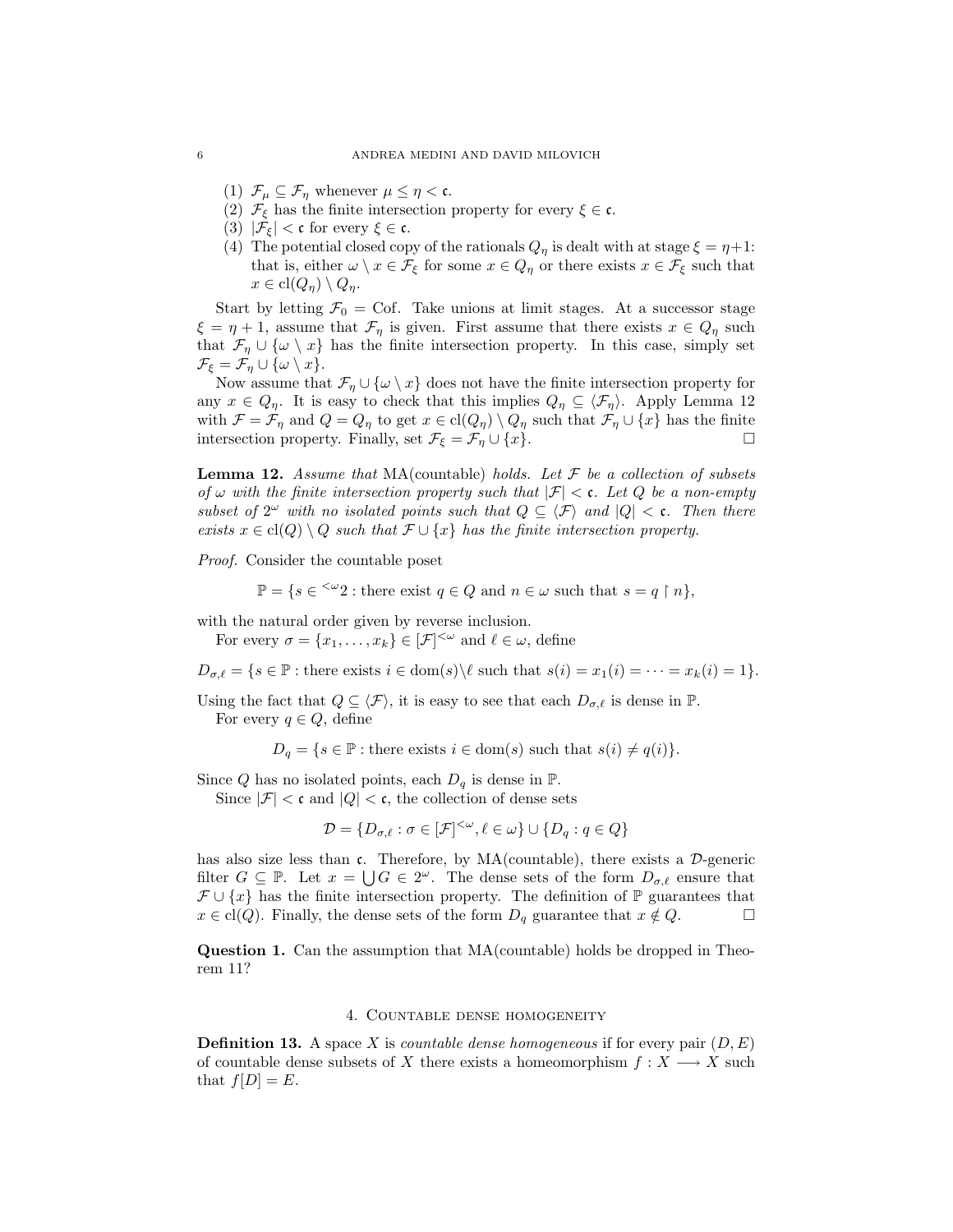We will start this section by consistently constructing an ultrafilter that is not countable dense homogeneous. We will use Sierpinski's technique for killing homeomorphisms (see [19] or Appendix 2 of [5] for a nice introduction). The key lemma is the following.

**Lemma 14.** Assume that  $MA$ (countable) holds. Let  $D$  be a countable independent family that is dense in  $2^{\omega}$ . Fix  $D_1$  and  $D_2$  disjoint countable dense subsets of  $D$ . Then there exists  $A \subseteq 2^{\omega}$  satisfying the following requirements.

- A is an independent family.
- $D \subseteq A$ .
- If  $G \supseteq \mathcal{D}$  is a  $G_{\delta}$  subset of  $2^{\omega}$  and  $f: G \longrightarrow G$  is a homeomorphism such that  $f[D_1] = D_2$ , then there exists  $x \in G$  such that  $\{x, \omega \setminus f(x)\} \subseteq A$ .

*Proof.* Enumerate as  $\{f_n : \eta \in \mathfrak{c}\}\$ all homeomorphisms

$$
f_{\eta}: G_{\eta} \longrightarrow G_{\eta}
$$

such that  $f_{\eta}[D_1] = D_2$ , where  $G_{\eta} \supseteq \mathcal{D}$  is a  $G_{\delta}$  subset of  $2^{\omega}$ .

We will construct  $\mathcal{A}_{\xi}$  for every  $\xi \in \mathfrak{c}$  by transfinite recursion. In the end, set  $\mathcal{A} = \bigcup_{\xi \in \mathfrak{c}} \mathcal{A}_{\xi}$ . By induction, we will make sure that the following requirements are satisfied.

- (1)  $\mathcal{A}_{\mu} \subseteq \mathcal{A}_{\eta}$  whenever  $\mu \leq \eta < \mathfrak{c}$ .
- (2)  $\mathcal{A}_{\xi}$  is an independent family for every  $\xi \in \mathfrak{c}$ .
- (3)  $|\mathcal{A}_{\xi}| < \mathfrak{c}$  for every  $\xi \in \mathfrak{c}$ .
- (4) The homeomorphism  $f_{\eta}$  is dealt with at stage  $\xi = \eta + 1$ : that is, there exists  $x \in G_\eta$  such that  $\{x, \omega \setminus f_\eta(x)\} \subseteq \mathcal{A}_{\xi}$ .

Start by letting  $A_0 = \mathcal{D}$ . Take unions at limit stages. At a successor stage  $\xi = \eta + 1$ , assume that  $\mathcal{A}_{\eta}$  is given.

List as  $\{w_\alpha : \alpha \in \kappa\}$  all the words in  $\mathcal{A}_\eta$ , where  $\kappa = |\mathcal{A}_\eta| < \mathfrak{c}$  by (3). It is easy to check that, for any fixed  $n \in \omega$ ,  $\alpha \in \kappa$  and  $\varepsilon_1, \varepsilon_2 \in 2$ , the set

$$
W_{\alpha, n, \varepsilon_1, \varepsilon_2} = \{ x \in G_\eta : |w_\alpha \cap x^{\varepsilon_1} \cap f_\eta(x)^{\varepsilon_2}| \geq n \}
$$

is open in  $G_{\eta}$ . It is also dense, because  $D_1 \setminus (F \cup f_{\eta}^{-1}[F]) \subseteq W_{\alpha,n,\varepsilon_1,\varepsilon_2}$ , where F consists of the finitely many elements of  $\mathcal{A}_{\eta}$  that appear in  $w_{\alpha}$ . Therefore, each  $W_{\alpha,n,\varepsilon_1,\varepsilon_2}$  is comeager in  $2^{\omega}$ . Recall that MA(countable) is equivalent to  $cov(\mathcal{M}) = c$  (see Theorem 7.13 in [4] or Theorem 2.4.5 in [3]). It follows that the intersection

$$
W = \bigcap \{W_{\alpha, n, \varepsilon_1, \varepsilon_2} : n \in \omega, \alpha \in \kappa \text{ and } \varepsilon_1, \varepsilon_2 \in 2\}
$$

is non-empty. Now simply pick  $x \in W$  and set  $\mathcal{A}_{\xi} = \mathcal{A}_{\eta} \cup \{x, \omega \setminus f_{\eta}(x)\}.$ 

**Theorem 15.** Assume that MA(countable) holds. Then there exists an ultrafilter  $\mathcal{U} \subseteq 2^{\omega}$  that is not countable dense homogeneous.

*Proof.* Fix  $D_1$ ,  $D_2$  and A as in Lemma 14. Let  $\mathcal{U} \supseteq \mathcal{A}$  be any ultrafilter. Assume, in order to get a contradiction, that  $\mathcal U$  is countable dense homogeneous. Let q:  $U \longrightarrow U$  be a homeomorphism such that  $g[D_1] = D_2$ . By Lavrentiev's lemma, it is possible to extend g to a homeomorphism  $f : G \longrightarrow G$ , where G is a  $G_{\delta}$  subset of  $2^{\omega}$  (see Exercise 3.10 in [13]). By Lemma 14, there exists  $x \in G$  such that  $\{x, \omega \setminus f(x)\} \subseteq \mathcal{A} \subseteq \mathcal{U}$ , contradicting the fact that  $f(x) = g(x) \in \mathcal{U}$ .

Question 2. Can the assumption that MA(countable) holds be dropped in Theorem 15?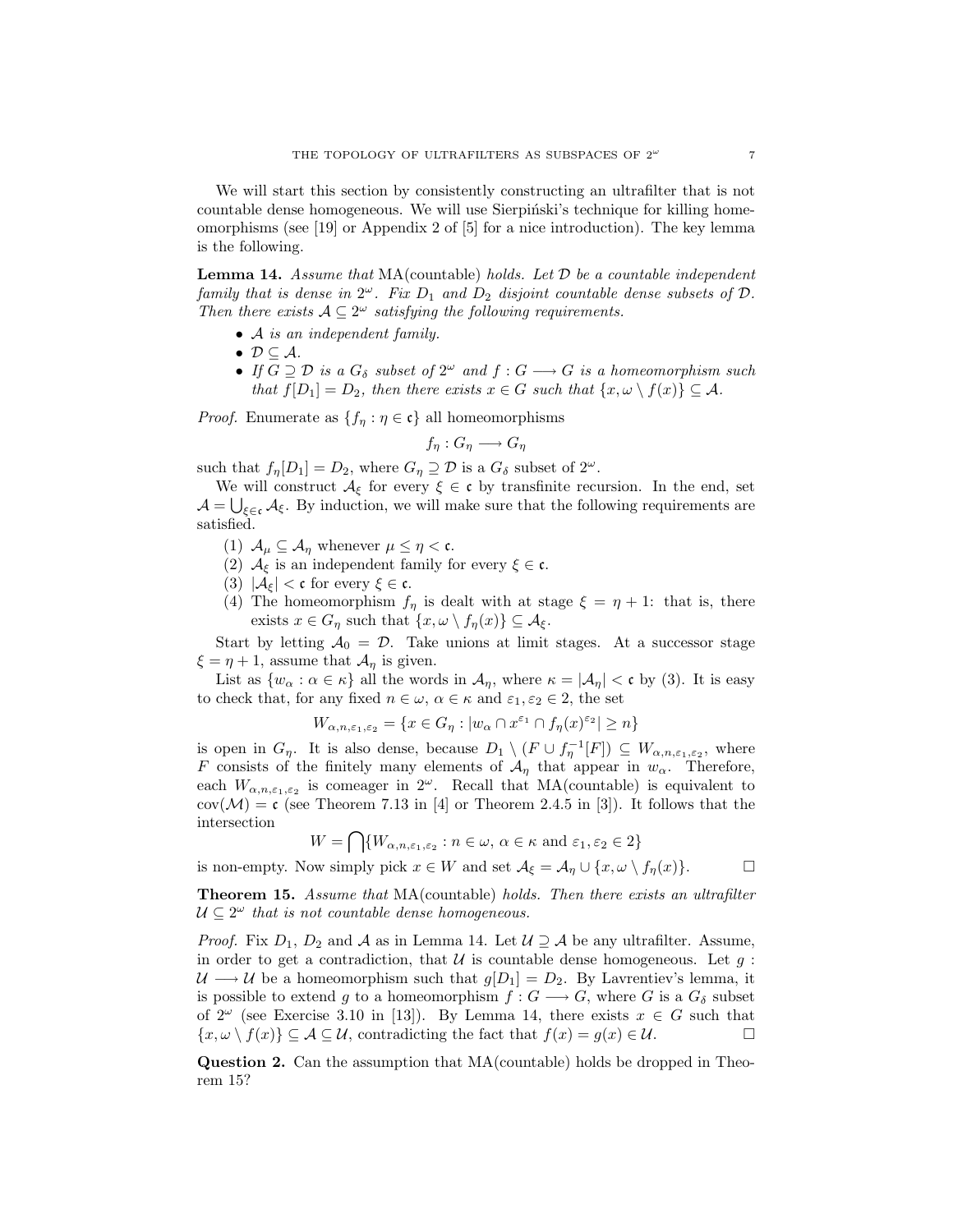When first trying to prove Theorem 15, we attempted to construct a nonprincipal ultrafilter U such that no homeomorphism  $q : U \longrightarrow U$  would be such that  $g[\text{Cof}] \cap \text{Cof} = \emptyset$ . This is easily seen to be impossible by choosing g to be the multiplication by any coinfinite  $x \in \mathcal{U}$ . Actually, something much stronger holds by the following result of Van Mill (see Proposition 3.4 in [17]).

**Definition 16** (Van Mill). A space X has the *separation property* if for every countable subset  $A$  of  $X$  and every meager subset  $B$  of  $X$  there exists a homeomorphism  $f: X \longrightarrow X$  such that  $f[A] \cap B = \emptyset$ .

**Proposition 17** (Van Mill). Let G be a Baire topological group acting on space X that is not meager in itself. Then, for all subsets A and B of X with A countable and B meager, the set of elements  $g \in G$  such that  $gA \cap B = \emptyset$  is dense in G.

Corollary 18. Every Baire topological group has the separation property.

**Corollary 19.** Every ultrafilter  $\mathcal{U} \subseteq 2^{\omega}$  has the separation property.

It is easy to see that, for Baire spaces, being countable dense homogeneous is stronger than having the separation property. On the other hand, the product of  $2^{\omega}$  and the one-dimensional sphere  $S^1$  is a compact topological group that has the separation property but is not countable dense homogeneous (see Corollary 3.6 and Remark 3.7 in [17]). Theorem 15 consistently gives a zero-dimensional topological group with the same feature. Notice that such an example cannot be compact (or even Polish) by the following paragraph.

Recall that a space X is *strongly locally homogeneous* if it admits an open base  $\beta$ such that whenever  $U \in \mathcal{B}$  and  $x, y \in U$  there exists a homeomorphism  $f: X \longrightarrow X$ such that  $f(x) = y$  and  $f \restriction X \setminus U$  is the identity. For example, any homogeneous zero-dimensional space is strongly locally homogeneous. For Polish spaces, strong local homogeneity implies countable dense homogeneity (see Theorem 5.2 in [1]). In [18], Van Mill constructed a homogeneous Baire space that is strongly locally homogeneous but not countable dense homogeneous. Actually, his example does not even have the separation property (see Theorem 3.5 in [18]), so it cannot be a topological group by Corollary 18. In this sense, our example from Theorem 15 is better than his. On the other hand, his example is constructed in ZFC, while ours needs MA(countable). Furthermore, his example can be easily mo dified to have any given dimension (see Remark 4.1 in [18]).

Next, we will construct (still under MA(countable)) a non-principal ultrafilter that is countable dense homogeneous. In [2], Baldwin and Beaudoin used MA(countable) to construct a homogeneous Bernstein subset of  $2^{\omega}$  that is countable dense homogeneous. Both examples give a consistent answer to Question 389 in [9], which asks whether there exists a countable dense homogeneous space that is not completely metrizable. In [7], using metamathematical methods, Farah, Hrušák and Martínez Ranero showed that the answer to such question is 'yes' in ZFC.

The following lemma will be one of the key ingredients. The other key ingredient is the poset used in the proof of Lemma 22, which was inspired by the poset used in the proof of Lemma 3.1 in [2].

**Lemma 20.** Let  $f: 2^{\omega} \longrightarrow 2^{\omega}$  be a homeomorphism. Fix a non-principal maximal ideal  $\mathcal{J} \subseteq 2^{\omega}$  and a countable dense subset D of J. Then f restricts to a homeomorphism of  $\mathcal J$  if and only if  $cl({d + f(d) : d \in D}) \subseteq \mathcal J$ .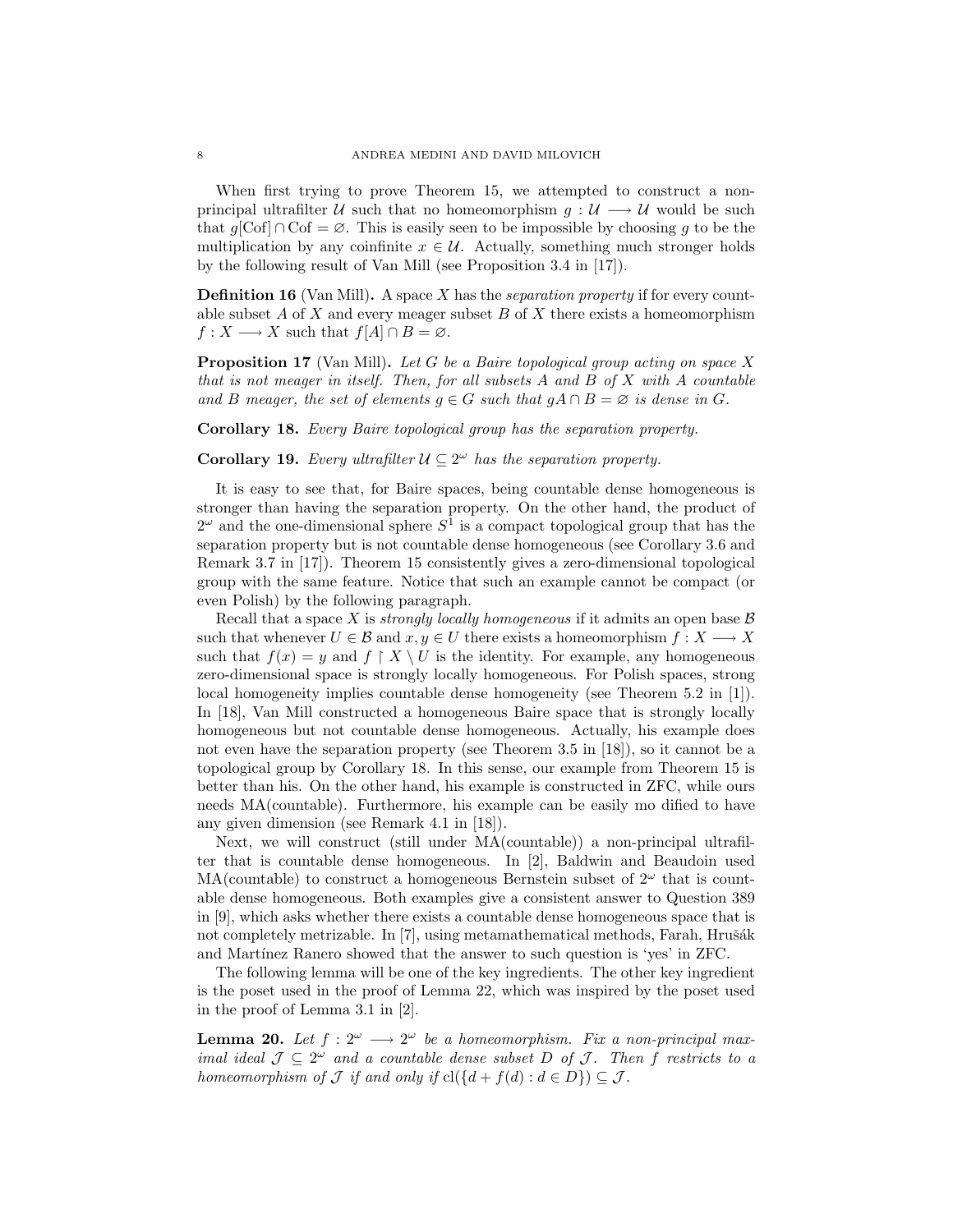*Proof.* Assume that f restricts to a homeomorphism of  $J$ . It is easy to check that the function  $g: 2^{\omega} \longrightarrow 2^{\omega}$  defined by  $g(x) = x + f(x)$  has range contained in  $\mathcal{J}$ . Since g is continuous, its range must be compact, hence closed in  $2^{\omega}$ .

Now assume that  $\text{cl}(\{d + f(d) : d \in D\}) \subseteq \mathcal{J}$ . Let  $x \in 2^\omega$ . Fix  $d_n \in D$  for  $n \in \omega$ so that  $\lim_{n\to\infty} d_n = x$ . By continuity,

$$
x + f(x) = \lim_{n \to \infty} (d_n + f(d_n)) \in \mathcal{J}.
$$

The proof is concluded by observing that if  $a, b \in 2^{\omega}$  are such that  $a + b \in \mathcal{J}$ , then either  $\{a, b\} \subset \mathcal{J}$  or  $\{a, b\} \subset 2^{\omega} \setminus \mathcal{J}$ .  $\omega \setminus \overline{\mathcal{J}}$ .

**Theorem 21.** Assume that MA(countable) holds. Then there exists a non-principal ultrafilter  $\mathcal{U} \subseteq 2^{\omega}$  that is countable dense homogeneous.

*Proof.* For notational convenience, we will construct a maximal ideal  $\mathcal{J} \subseteq 2^{\omega}$ containing all finite sets that is countable dense homogeneous. Enumerate as  $\{(D_n, E_n) : \eta \in \mathfrak{c}\}\$ all pairs of countable dense subsets of  $2^\omega$ .

We will construct  $\mathcal{I}_{\xi}$  for every  $\xi \in \mathfrak{c}$  by transfinite recursion. In the end, let  $\mathcal{J}$ be any maximal ideal extending  $\bigcup_{\xi \in \mathfrak{c}} \mathcal{I}_{\xi}$ . By induction, we will make sure that the following requirements are satisfied.

- (1)  $\mathcal{I}_{\mu} \subseteq \mathcal{I}_{\eta}$  whenever  $\mu \leq \eta < \mathfrak{c}$ .
- (2)  $\mathcal{I}_{\xi}$  has the finite union property for every  $\xi \in \mathfrak{c}$ .
- (3)  $|\mathcal{I}_{\xi}| < \mathfrak{c}$  for every  $\xi \in \mathfrak{c}$ .
- (4) The pair  $(D_n, E_n)$  is dealt with at stage  $\xi = \eta + 1$ : that is, either  $\omega \setminus x \in \mathcal{I}_{\xi}$ for some  $x \in D_n \cup E_n$  or there exists  $x \in \mathcal{I}_{\xi}$  and a homeomorphism  $f_n$ :  $2^{\omega} \longrightarrow 2^{\omega}$  such that  $f_{\eta}[D_{\eta}] = E_{\eta}$  and  $\{d + f_{\eta}(d) : d \in D_{\eta}\} \subseteq x \downarrow$ .

Observe that, by Lemma 20, the second part of condition (4) guarantees that any maximal ideal J extending  $\mathcal{I}_{\xi}$  will be such that  $f_{\eta}: 2^{\omega} \longrightarrow 2^{\omega}$  restricts to a homeomorphism of  $\mathcal{J}$ .

Start by letting  $\mathcal{I}_0 =$  Fin. Take unions at limit stages. At a successor stage  $\xi = \eta + 1$ , assume that  $\mathcal{I}_{\eta}$  is given. First assume that there exists  $x \in D_{\eta} \cup E_{\eta}$ such that  $\mathcal{I}_\eta \cup \{\omega \setminus x\}$  has the finite union property. In this case, we can just set  $\mathcal{I}_\xi = \mathcal{I}_\eta \cup \{ \omega \setminus x \}.$ 

Now assume that  $\mathcal{I}_n \cup {\omega \setminus x}$  does not have the finite union property for any  $x \in D_{\eta} \cup E_{\eta}$ . It is easy to check that this implies  $D_{\eta} \cup E_{\eta} \subseteq \langle \mathcal{I}_{\eta} \rangle$ . Let x and f be given by applying Lemma 22 with  $\mathcal{I} = \mathcal{I}_{\eta}, D = D_{\eta}$  and  $E = E_{\eta}$ . Finally, set  $\mathcal{I}_{\xi} = \mathcal{I}_{\eta} \cup \{x\}$  and  $f_{\eta} = f$ .

**Lemma 22.** Assume that MA(countable) holds. Let  $\mathcal{I} \subseteq 2^{\omega}$  be a collection of subsets of  $\omega$  with the finite union property and assume that  $|I| < c$ . Fix two countable dense subsets D and E of  $2^{\omega}$  such that  $D \cup E \subseteq \langle \mathcal{I} \rangle$ . Then there exists a homeomorphism  $f: 2^{\omega} \longrightarrow 2^{\omega}$  and  $x \in 2^{\omega}$  such that  $f[D] = E$ ,  $\mathcal{I} \cup \{x\}$  still has the finite union property and  $\{d + f(d) : d \in D\} \subseteq x \downarrow$ .

*Proof.* Consider the countable poset  $\mathbb P$  consisting of all triples of the form  $p =$  $(s, g, \pi) = (s_p, g_p, \pi_p)$  such that, for some  $n = n_p \in \omega$ , the following requirements are satisfied.

- $s : n \longrightarrow 2$ .
- g is a bijection between a finite subset of  $D$  and a finite subset of  $E$ .
- $\pi$  is a permutation of  $n_2$ .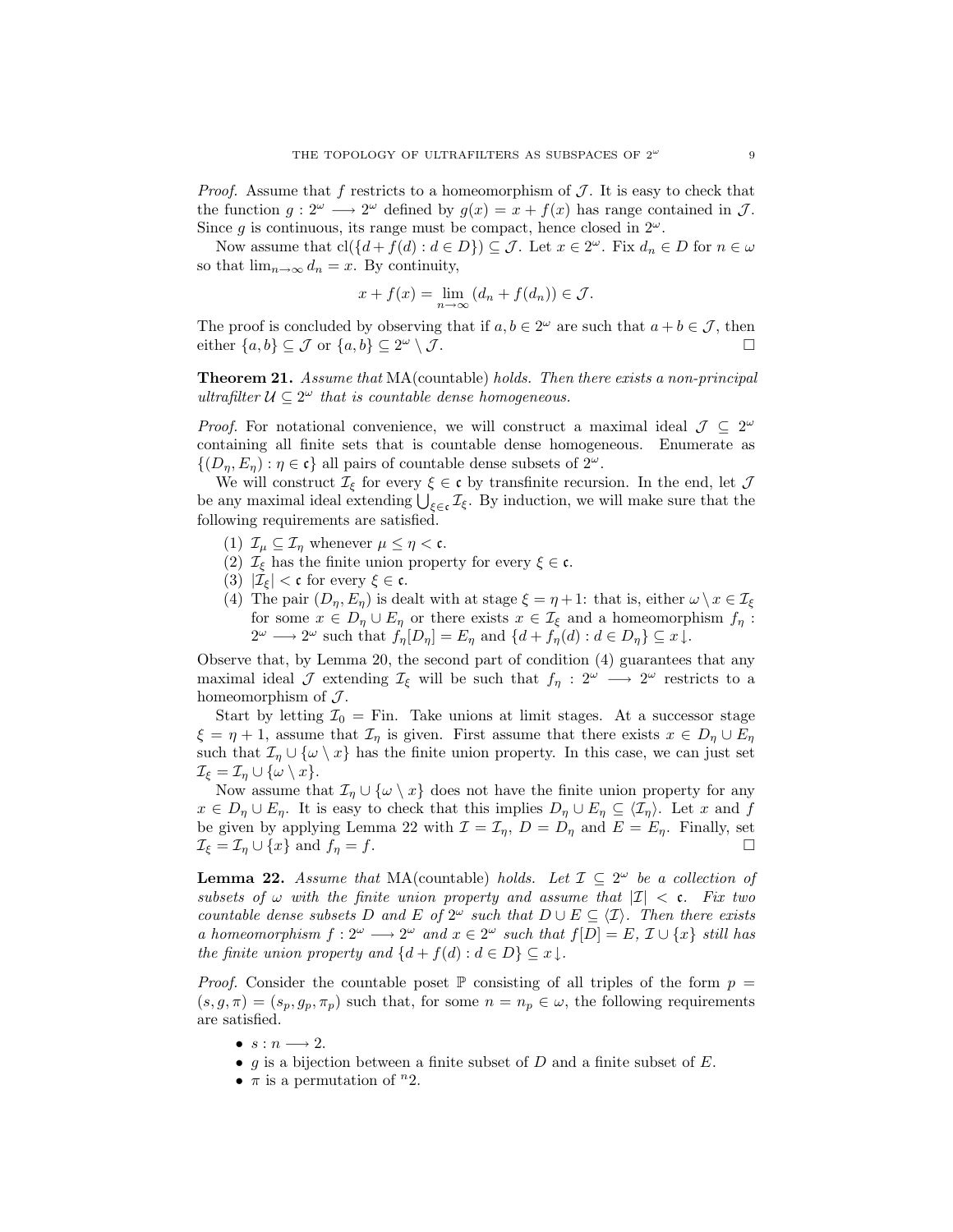Furthermore, we require the following compatibility conditions to be satisfied. Condition (1) will actually ensure that  $\{d + f(d) : d \in 2^{\omega}\}\subseteq x \downarrow$ . Notice that this is equivalent to  $(d + f(d))(i) \leq x(i)$  for all  $d \in 2^{\omega}$  and  $i \in \omega$ .

- (1)  $(t + \pi(t))(i) = 1$  implies  $s(i) = 1$  for every  $t \in \{n\}$  and  $i \in n$ .
- (2)  $\pi(d \upharpoonright n) = q(d) \upharpoonright n$  for every  $d \in \text{dom}(q)$ .

Order P by declaring  $q \leq p$  if the following conditions are satisfied.

- $s_q \supseteq s_p$ .
- $g_q \supseteq g_p$ .
- $\pi_q(t)$  |  $n_p = \pi_p(t \mid n_p)$  for all  $t \in {}^{n_q}2$ .

For each  $d \in D$ , define

$$
D_d^{\text{dom}} = \{ p \in \mathbb{P} : d \in \text{dom}(g_p) \}.
$$

Given  $p \in \mathbb{P}$  and  $d \in D \setminus \text{dom}(g_p)$ , one can simply choose  $e \in E \setminus \text{ran}(g_p)$  such that  $e \restriction n_p = \pi_p(d \restriction n_p)$ . This choice will make sure that  $q = (s_p, g_p \cup \{(d, e)\}, \pi_p) \in \mathbb{P}$ . Furthermore it is clear that  $q \leq p$ . So each  $D_d^{\text{dom}}$  is dense in  $\mathbb{P}$ .

For each  $e \in E$ , define

$$
D_e^{\text{ran}} = \{ p \in \mathbb{P} : e \in \text{ran}(g_p) \}.
$$

As above, one can easily show that each  $D_e^{\text{ran}}$  is dense in  $\mathbb P$ .

For every 
$$
\sigma = \{x_1, \ldots, x_k\} \in [\mathcal{I}]^{\langle \omega \rangle}
$$
 and  $\ell \in \omega$ , define

$$
D_{\sigma,\ell} = \{ p \in \mathbb{P} : \text{there exists } i \in n_p \setminus \ell \text{ such that } s_p(i) = x_1(i) = \cdots = x_k(i) = 0 \}.
$$

Next, we will prove that each  $D_{\sigma,\ell}$  is dense in P. So fix  $\sigma$  and  $\ell$  as above. Let  $p = (s, g, \pi) \in \mathbb{P}$  with  $n_p = n$ . Find  $n' \geq \ell, n$  such that the following conditions hold.

- All  $d \restriction n'$  for  $d \in \text{dom}(g)$  are distinct.
- All  $e \restriction n'$  for  $e \in \text{ran}(g)$  are distinct.
- $x_1(n') = \cdots = x_k(n') = d(n') = e(n') = 0$  for all  $d \in \text{dom}(g), e \in \text{ran}(g)$ .

This is possible because  $\mathcal I$  has the finite union property and

$$
\sigma \cup \text{dom}(g) \cup \text{ran}(g) \subseteq \langle \mathcal{I} \rangle.
$$

We can choose a permutation  $\pi'$  of  $n'2$  such that  $\pi'(d \restriction n') = g(d) \restriction n'$  for every  $d \in \text{dom}(g)$  and  $\pi'(t) \restriction n = \pi(t \restriction n)$  for all  $t \in \pi'2$ . Extend s to s':  $n' \longrightarrow 2$  by setting  $s'(i) = 1$  for every  $i \in [n, n')$ . It is clear that  $p' = (s', g, \pi') \in \mathbb{P}$  and  $p' \leq p$ .

Now let  $\pi''$  be the permutation of  $n'+12$  obtained by setting

$$
\pi''(t) = \pi'(t \upharpoonright n')^\frown t(n')
$$

for all  $t \in \infty^{n'+1}2$ . Extend s' to s'' :  $n' + 1 \longrightarrow 2$  by setting s''(n') = 0. It is easy to check that  $p'' = (s'', g, \pi'') \in D_{\sigma,\ell}$  and  $p'' \leq p'$ .

Since  $|\mathcal{I}| < \mathfrak{c}$ , the collection of dense sets

$$
\mathcal{D} = \{D_{\sigma,\ell} : \sigma \in [\mathcal{I}]^{<\omega}, \ell \in \omega\} \cup \{D_d^{\mathrm{dom}} : d \in D\} \cup \{D_e^{\mathrm{ran}} : e \in E\}
$$

has also size less than c. Therefore, by  $MA$ (countable), there exists a  $\mathcal{D}$ -generic filter  $G \subseteq \mathbb{P}$ . Define  $x = \bigcup \{s_p : p \in G\}$ . To define  $f(y)(i)$ , for a given  $y \in 2^{\omega}$  and  $i \in \omega$ , choose any  $p \in G$  such that  $i \in n_p$  and set  $f(y)(i) = \pi_p(y \restriction n_p)(i)$ .

Question 3. Can the assumption that MA(countable) holds be dropped in Theorem 21?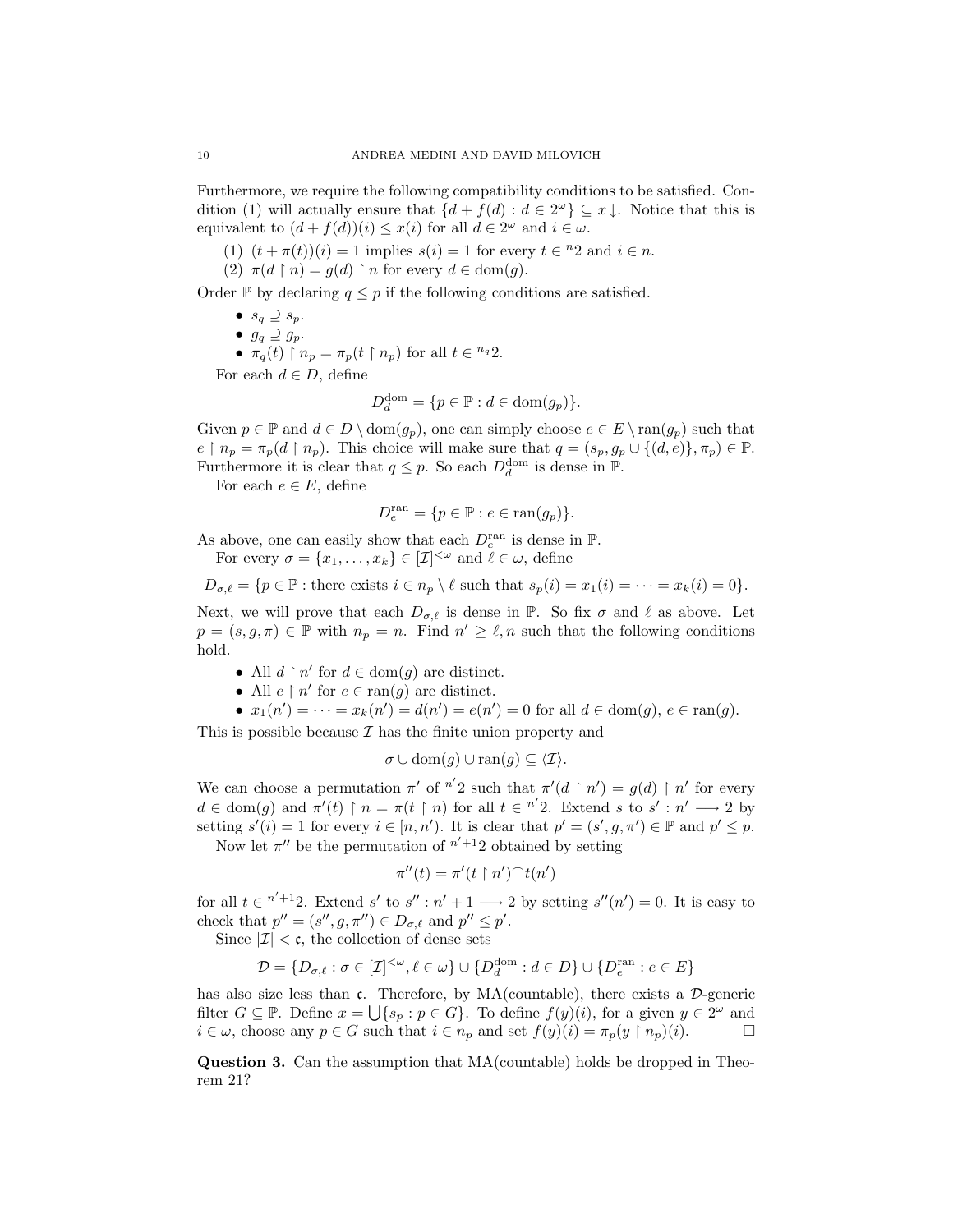By Theorem 2.3 in [10], every analytic countable dense homogeneous space must be completely Baire. So the following question seems natural. See also Theorem 2.6 in [10].

Question 4. Is a countable dense homogeneous ultrafilter  $\mathcal{U} \subseteq 2^{\omega}$  necessarily completely Baire?

### 5. A QUESTION OF HRUŠÁK AND ZAMORA AVILÉS

The main result of [10] states that, given a Borel subset X of  $2^{\omega}$ , the following statements are equivalent.

- $X^{\omega}$  is countable dense homogeneous.
- X is a  $G_{\delta}$ .

Question 3.2 in the same paper asks whether there exists a non- $G_{\delta}$  subset X of  $2^{\omega}$  such that  $X^{\omega}$  is countable dense homogeneous. By a rather straightforward modification of the proof of Theorem 21, we will give a consistent answer to such question (see Corollary 26).

Our example is also relevant to the second half of Question 387 in [9], which asks to characterize the zero-dimensional spaces X such that  $X^{\omega}$  is countable dense homogeneous.

Observe that, given any ideal  $\mathcal{I} \subseteq 2^{\omega}$ , the infinite product  $\mathcal{I}^{\omega}$  inherits the structure of topological group using coordinate-wise addition. The following lemma is proved exactly like the corresponding half of Lemma 20.

**Lemma 23.** Let  $f : (2^{\omega})^{\omega} \longrightarrow (2^{\omega})^{\omega}$  be a homeomorphism. Fix a non-principal maximal ideal  $\mathcal{J} \subseteq 2^{\omega}$  and a countable dense subset D of  $\mathcal{J}^{\omega}$ . If  $\text{cl}(\{d + f(d) : d \in$  $D\}) \subseteq \mathcal{J}^{\omega}$  then f restricts to a homeomorphism of  $\mathcal{J}^{\omega}$ .

Theorem 24. Assume that MA(countable) holds. Then there exists a non-principal ultrafilter  $\mathcal{U} \subseteq 2^{\omega}$  such that  $\mathcal{U}^{\omega}$  is countable dense homogeneous.

*Proof.* For notational convenience, we will construct a maximal ideal  $\mathcal{J} \subseteq 2^{\omega}$  containing all finite sets such that  $\mathcal{J}^{\omega}$  is countable dense homogeneous. Enumerate as  $\{(D_{\eta}, E_{\eta}) : \eta \in \mathfrak{c}\}\$ all pairs of countable dense subsets of  $(2^{\omega})^{\omega}$ .

We will construct  $\mathcal{I}_{\xi}$  for every  $\xi \in \mathfrak{c}$  by transfinite recursion. In the end, let J be any maximal ideal extending  $\bigcup_{\xi \in \mathfrak{c}} \mathcal{I}_{\xi}$ . By induction, we will make sure that the following requirements are satisfied. Let  $P_{\eta} = \bigcup_{i \in \omega} \pi_i [D_{\eta} \cup E_{\eta}],$  where  $\pi_i$ :  $(2^{\omega})^{\omega} \longrightarrow 2^{\omega}$  is the natural projection.

- (1)  $\mathcal{I}_{\mu} \subseteq \mathcal{I}_{\eta}$  whenever  $\mu \leq \eta < \mathfrak{c}$ .
- (2)  $\mathcal{I}_{\xi}$  has the finite union property for every  $\xi \in \mathfrak{c}$ .
- (3)  $|\mathcal{I}_{\xi}| < \mathfrak{c}$  for every  $\xi \in \mathfrak{c}$ .
- (4) The pair  $(D_n, E_n)$  is dealt with at stage  $\xi = \eta + 1$ : that is, either  $\omega \setminus x \in \mathcal{I}_\xi$  for some  $x \in P_\eta$  or there exists  $x_i \in \mathcal{I}_\xi$  for every  $i \in \omega$  and a homeomorphism  $f_{\eta}: (2^{\omega})^{\omega} \longrightarrow (2^{\omega})^{\omega}$  such that  $f_{\eta}[D_{\eta}] = E_{\eta}$  and  $\{d + f_{\eta}(d) : d \in D_{\eta}\}\subseteq$  $\prod_{i\in\omega}(x_i\!\downarrow).$

Observe that, by Lemma 23, the second part of condition (4) guarantees that any maximal ideal  $\mathcal J$  extending  $\mathcal I_\xi$  will be such that  $f_\eta : (2^\omega)^\omega \longrightarrow (2^\omega)^\omega$  restricts to a homeomorphism of  $\mathcal{J}^{\omega}$ .

Start by letting  $\mathcal{I}_0 = \text{Fin}$ . Take unions at limit stages. At a successor stage  $\xi = \eta + 1$ , assume that  $\mathcal{I}_\eta$  is given. First assume that there exists  $x \in P_\eta$  such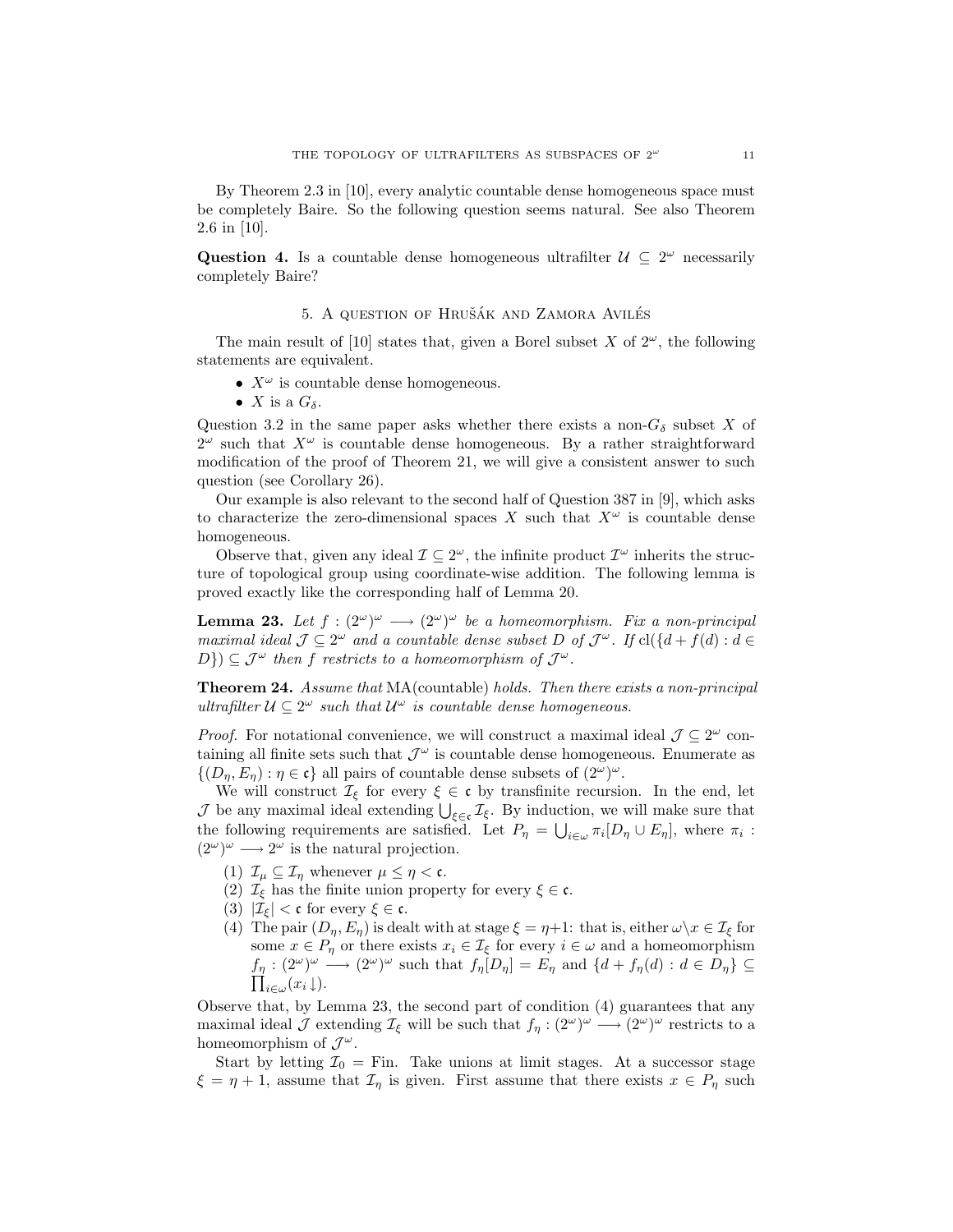that  $\mathcal{I}_\eta \cup \{\omega \setminus x\}$  has the finite union property. In this case, we can just set  $\mathcal{I}_{\xi} = \mathcal{I}_{\eta} \cup \{\omega \setminus x\}.$ 

Now assume that  $\mathcal{I}_\eta \cup \{\omega \setminus x\}$  does not have the finite intersection property for any  $x \in P_\eta$ . It is easy to check that this implies  $P_\eta \subseteq \langle \mathcal{I}_\eta \rangle$ , hence  $D_\eta \cup E_\eta \subseteq \langle \mathcal{I}_\eta \rangle^\omega$ . Let  $x_i$  for  $i \in \omega$  and f be given by applying Lemma 25 with  $\mathcal{I} = \mathcal{I}_{\eta}, D = D_{\eta}$  and  $E = E_{\eta}$ . Finally, set  $\mathcal{I}_{\xi} = \mathcal{I}_{\eta} \cup \{x_i : i \in \omega\}$  and  $f_{\eta} = f$ .

**Lemma 25.** Assume that MA(countable) holds. Let  $\mathcal{I} \subseteq 2^{\omega}$  be a collection of subsets of  $\omega$  with the finite union property and assume that  $|I| < \mathfrak{c}$ . Fix two countable dense subsets D and E of  $(2^{\omega})^{\omega}$  such that  $D \cup E \subseteq \langle \mathcal{I} \rangle^{\omega}$ . Then there exists a homeomorphism  $f : (2^{\omega})^{\omega} \longrightarrow (2^{\omega})^{\omega}$  and  $x_i \in 2^{\omega}$  for  $i \in \omega$  such that  $f[D] = E, \mathcal{I} \cup \{x_i : i \in \omega\}$  still has the finite union property and  $\{d + f(d) : d \in$  $D\} \subseteq \prod_{i\in\omega}(x_i\downarrow).$ 

*Proof.* We will make a natural identification of  $(2^{\omega})^{\omega}$  with  $2^{\omega \times \omega}$ . Namely, we will identify a sequence  $(x_i)_{i\in\omega}$  with the function x given by  $x(i, j) = x_i(j)$ .

Consider the countable poset  $\mathbb P$  consisting of all triples of the form  $p = (s, g, \pi)$  $(s_p, g_p, \pi_p)$  such that, for some  $m = m_p \in \omega$  and  $n = n_p \in \omega$ , the following requirements are satisfied.

- $s : m \times n \longrightarrow 2$ .
- g is a bijection between a finite subset of  $D$  and a finite subset of  $E$ .
- $\pi$  is a permutation of  $^{m \times n}2$ .

Furthermore, we require the following compatibility conditions to be satisfied. Condition (1) will actually ensure that  $\{d + f(d) : d \in (2^{\omega})^{\omega}\}\subseteq \prod_{i \in \omega}(x_i \downarrow)$ . Notice that this is equivalent to  $(d + f(d))(i, j) \leq x(i, j) = x_i(j)$  for all  $d \in 2^{\omega \times \omega}$  and  $(i, j) \in \omega \times \omega$ .

(1)  $(t + \pi(t))(i, j) = 1$  implies  $s(i, j) = 1$  for every  $t \in \infty$  and  $(i, j) \in m \times n$ . (2)  $\pi(d \restriction (m \times n)) = g(d) \restriction (m \times n)$  for every  $d \in \text{dom}(g)$ .

Order P by declaring  $q \leq p$  if the following conditions are satisfied.

- $s_q \supseteq s_p$ .
- $g_q \supseteq g_p$ .

• 
$$
\pi_q(t) \upharpoonright (m_p \times n_p) = \pi_p(t \upharpoonright (m_p \times n_p))
$$
 for all  $t \in {}^{m_q \times n_q}2$ .

For each  $d \in D$ , define

$$
D_d^{\text{dom}} = \{ p \in \mathbb{P} : d \in \text{dom}(g_p) \}.
$$

Given  $p \in \mathbb{P}$  and  $d \in D \setminus \text{dom}(g_p)$ , one can simply choose  $e \in E \setminus \text{ran}(g_p)$  such that  $e \restriction (m_p \times n_p) = \pi_p(d \restriction (m_p \times n_p)).$  This choice will make sure that  $q =$  $(s_p, g_p \cup \{(d, e)\}, \pi_p) \in \mathbb{P}$ . Furthermore it is clear that  $q \leq p$ . So each  $D_d^{\text{dom}}$  is dense in P.

For each  $e \in E$ , define

$$
D_e^{\text{ran}} = \{ p \in \mathbb{P} : e \in \text{ran}(g_p) \}.
$$

As above, one can easily show that each  $D_e^{\text{ran}}$  is dense in  $\mathbb P$ .

For each  $\sigma = \{x_1, \ldots, x_k\} \in [\mathcal{I}]^{\langle \omega \rangle}$  and  $\ell \in \omega$ , define

 $D_{\sigma,\ell} = \{p \in \mathbb{P} : \text{there exists } j \in n_p \setminus \ell \text{ such that }\}$ 

$$
s_p(0,j) = \dots = s_p(m_p - 1, j) = x_1(j) = \dots = x_k(j) = 0.
$$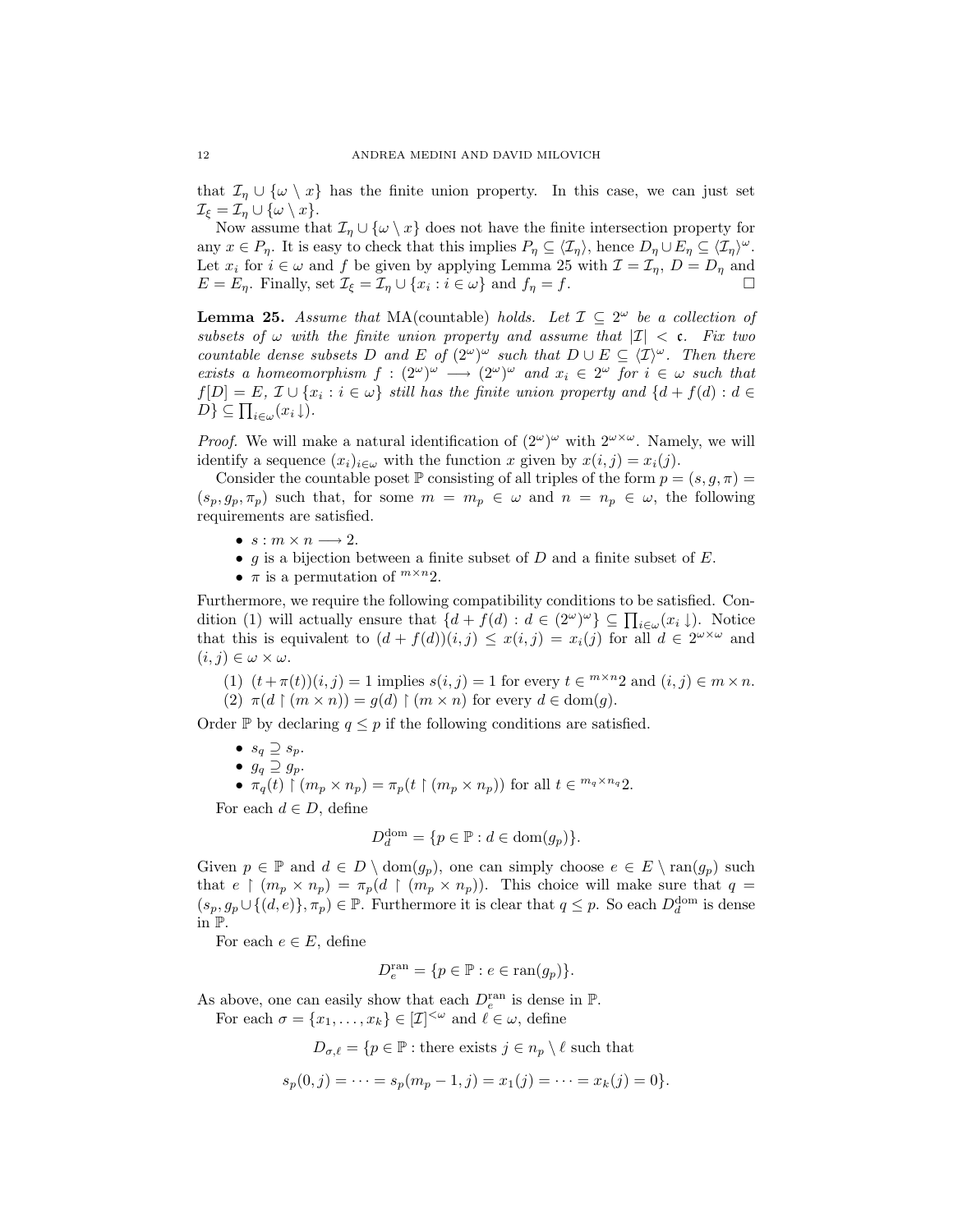Next, we will prove that each  $D_{\sigma,\ell}$  is dense in P. So fix  $\sigma$  and  $\ell$  as above. Let  $p = (s, g, \pi) \in \mathbb{P}$  with  $m_p = m$  and  $n_p = n$ . Find  $m' \geq m$  and  $n' \geq \ell, n$  such that the following conditions hold.

- All  $d \restriction (m' \times n')$  for  $d \in \text{dom}(g)$  are distinct.
- All  $e \restriction (m' \times n')$  for  $e \in \text{ran}(g)$  are distinct.
- $x_1(n') = \cdots = x_k(n') = d_i(n') = e_i(n') = 0$  for all  $d \in \text{dom}(g), e \in \text{ran}(g)$ and  $i \in m'$ .

This is possible because  $\mathcal I$  has the finite union property and

$$
\sigma \cup \{d_i : d \in \text{dom}(g), i \in \omega\} \cup \{e_i : e \in \text{ran}(g), i \in \omega\} \subseteq \langle \mathcal{I} \rangle.
$$

We can choose a permutation  $\pi'$  of  $^{m' \times n'}$  such that  $\pi'(d \restriction (m' \times n')) = g(d)$  $(m' \times n')$  for every  $d \in \text{dom}(g)$  and  $\pi'(t) \upharpoonright (m \times n) = \pi(t \upharpoonright (m \times n))$  for all  $t \in {}^{m' \times n'}2$ . Extend s to s':  $m' \times n' \longrightarrow 2$  by setting  $s'(i, j) = 1$  for every  $(i, j) \in (m' \times n') \setminus (m \times n)$ . It is clear that  $p' = (s', g, \pi') \in \mathbb{P}$  and  $p' \leq p$ .

Now let  $\pi''$  be the permutation of  $^{m' \times (n'+1)}2$  obtained by setting

$$
\pi''(t)(i,j) = \begin{cases} \pi'(t \restriction (m' \times n'))(i,j) & \text{if } (i,j) \in m' \times n' \\ t(i,j) & \text{if } (i,j) \in m' \times \{n'\} \end{cases}
$$

for all  $t \in C^{m' \times (n'+1)}2$ . Extend s' to s'' :  $m' \times (n'+1) \longrightarrow 2$  by setting  $s''(i, j) = 0$ for all  $(i, j) \in m' \times \{n'\}$ . It is easy to check that  $p'' = (s'', g, \pi'') \in D_{\sigma,\ell}$  and  $p'' \leq p'$ . We will need one last class of dense sets. For any given  $\ell \in \omega$ , define

$$
D_{\ell} = \{ p \in \mathbb{P} : m_p \ge \ell \}.
$$

An easier version of the above argument shows that each  $D_{\ell}$  is in fact dense.

Since  $|\mathcal{I}| < \mathfrak{c}$ , the collection of dense sets

$$
\mathcal{D} = \{D_{\sigma,\ell} : \sigma \in [\mathcal{I}]^{<\omega}, \ell \in \omega\} \cup \{D_d^{\text{dom}} : d \in D\} \cup \{D_e^{\text{ran}} : e \in E\} \cup \{D_\ell : \ell \in \omega\}
$$

has also size less than c. Therefore, by  $MA$ (countable), there exists a  $\mathcal{D}$ -generic filter  $G \subseteq \mathbb{P}$ . Define  $x_i = \bigcup \{s_p(i, -) : p \in G\}$  for every  $i \in \omega$ . To define  $f(y)(i, j)$ , for a given  $y \in 2^{\omega \times \omega}$  and  $(i, j) \in \omega \times \omega$ , choose any  $p \in G$  such that  $(i, j) \in m_p \times n_p$ and set  $f(y)(i, j) = \pi_p(y \restriction (m_p \times n_p))(i, j).$ 

Corollary 26. Assume that MA(countable) holds. Then there exists a non- $G_{\delta}$ subset X of  $2^{\omega}$  such that  $X^{\omega}$  is countable dense homogeneous.

Question 5. Can the assumption that MA(countable) holds be dropped in Theorem 24?

**Question 6.** Is there an analytic non- $G_{\delta}$  subset X of  $2^{\omega}$  such that  $X^{\omega}$  is countable dense homogeneous? Co-analytic?

### 6. The perfect set property

**Definition 27.** Let X be a space. We will say that  $A \subseteq X$  has the perfect set property if A is either countable or it contains a perfect set.

It is a classical result of descriptive set theory, due to Souslin, that every analytic subset of a Polish space has the perfect set property (see, for example, Theorem 29.1 in [13]).

The following is an easy application of Kunen's closed embedding trick.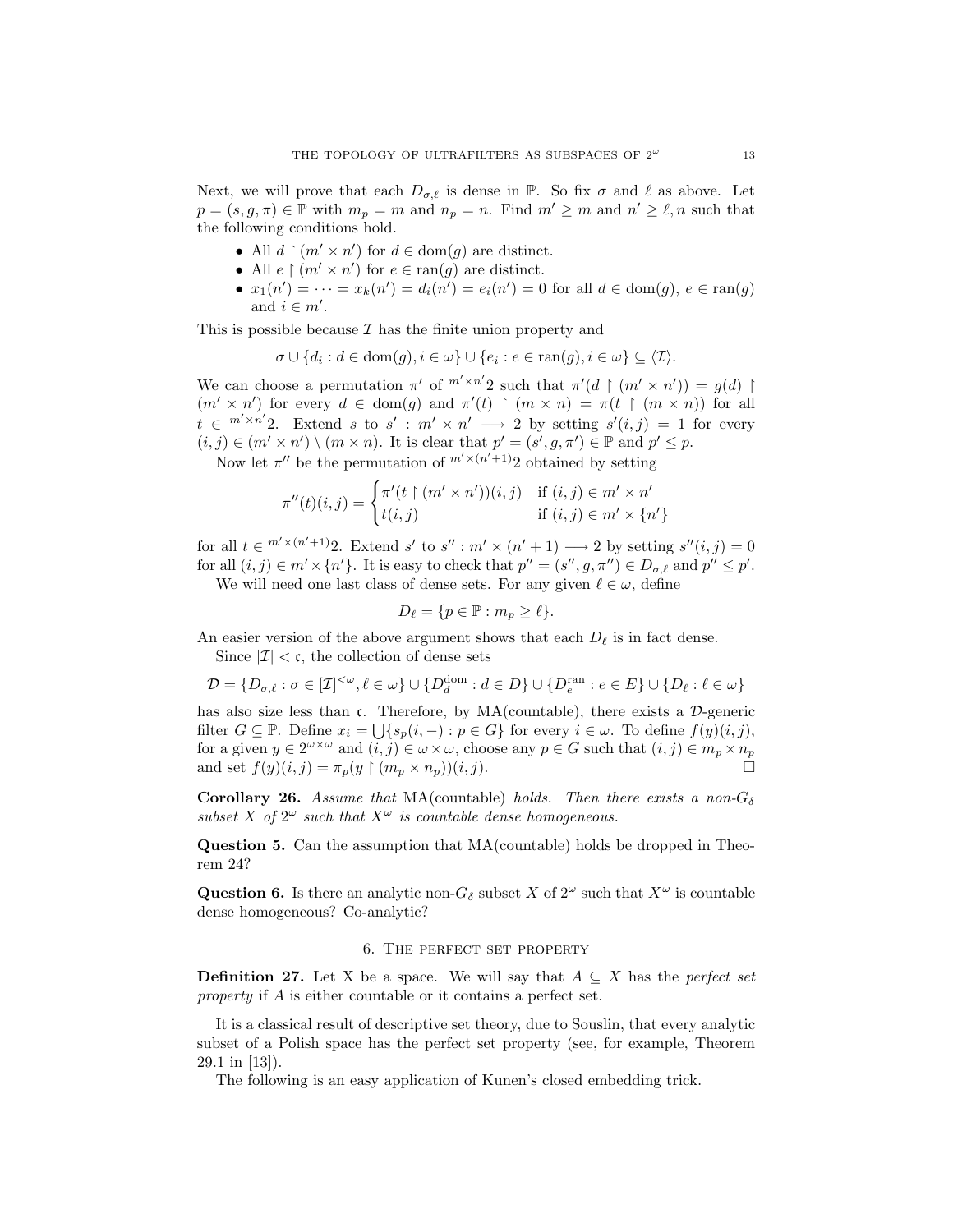**Theorem 28.** There exists an ultrafilter  $\mathcal{U} \subseteq 2^{\omega}$  with a closed subset of cardinality c that does not have the perfect set property.

*Proof.* Fix a Bernstein set B in  $2^{\omega}$ , then apply Theorem 8 with  $C = B$ .

Next, we will consistently construct a non-principal ultrafilter  $U$  such that every closed subset of  $U$  has the perfect set property. Actually, we will get a much stronger result (see Theorem 29).

Recall that a play of the *strong Choquet game* on a topological space  $(X, \mathcal{T})$  is of the form

$$
\frac{I}{II} \quad (q_0, U_0) \qquad (q_1, U_1) \qquad \cdots
$$
  

$$
\frac{II}{II} \qquad V_0 \qquad V_1 \qquad \cdots,
$$

where  $U_n, V_n \in \mathcal{T}$  are such that  $q_n \in V_n \subseteq U_n$  and  $U_{n+1} \subseteq V_n$  for every  $n \in \omega$ . Player II wins if  $\bigcap_{n\in\omega}U_n\neq\emptyset$ . The topological space  $(X,\mathcal{T})$  is strong Choquet if II has a winning strategy in the above game. See Section 8.D in [13].

Define an A-triple to be a triple of the form  $(\mathcal{T}, A, Q)$  such that the following conditions are satisfied.

- T is a strong Choquet, second-countable topology on  $2^{\omega}$  that is finer than the standard topology.
- $A \in \mathcal{T}$ .
- Q is a non-empty countable subset of A with no isolated points in the subspace topology it inherits from  $\mathcal{T}$ .

By Theorem 25.18 in [13], for every analytic A there exists a topology  $\mathcal T$  as above. Also, by Exercise 25.19 in [13], such a topology  $\mathcal T$  necessarily consists only of analytic sets. In particular, all A-triples can be enumerated in type c.

Theorem 29. Assume that MA(countable) holds. Then there exists a non-principal ultrafilter  $\mathcal{U} \subseteq 2^{\omega}$  such that  $A \cap \mathcal{U}$  has the perfect set property for every analytic  $A \subseteq 2^{\omega}$ .

*Proof.* Enumerate as  $\{(\mathcal{T}_\eta, A_\eta, Q_\eta) : \eta \in \mathfrak{c}\}\$ all A-triples, making sure that each triple appears cofinally often. Also, enumerate as  $\{z_\eta : \eta \in \mathfrak{c}\}\$ all subsets of  $\omega$ .

We will construct  $\mathcal{F}_{\xi}$  for every  $\xi \in \mathfrak{c}$  by transfinite recursion. By induction, we will make sure that the following requirements are satisfied.

- (1)  $\mathcal{F}_{\mu} \subseteq \mathcal{F}_{\eta}$  whenever  $\mu \leq \eta < \mathfrak{c}$ .
- (2)  $\mathcal{F}_{\xi}$  has the finite intersection property for every  $\xi \in \mathfrak{c}$ .
- (3)  $|\mathcal{F}_{\xi}| < \mathfrak{c}$  for every  $\xi \in \mathfrak{c}$ .
- (4) By stage  $\xi = \eta + 1$ , we must have decided whether  $z_{\eta} \in \mathcal{U}$ : that is,  $z_{\eta}^{\varepsilon} \in \mathcal{F}_{\xi}$ for some  $\varepsilon \in 2$ .
- (5) If  $Q_{\eta} \subseteq \mathcal{F}_{\eta}$  then, at stage  $\xi = \eta + 1$ , we will deal with  $A_{\eta}$ : that is, there exists  $x \in \mathcal{F}_{\xi}$  such that  $x \uparrow \bigcap A_{\eta}$  contains a perfect subset.

In the end, let  $\mathcal{U} = \bigcup_{\xi \in \mathfrak{c}} \mathcal{F}_{\xi}$ . Notice that  $\mathcal{U}$  will be an ultrafilter by (4).

Start by letting  $\mathcal{F}_0 = \text{Cof}$ . Take unions at limit stages. At a successor stage  $\xi = \eta + 1$ , assume that  $\mathcal{F}_\eta$  is given. First assume that  $Q_\eta \nsubseteq \mathcal{F}_\eta$ . In this case, simply set  $\mathcal{F}_{\xi} = \mathcal{F}_{\eta} \cup \{z_{\eta}^{\varepsilon}\}\$  for a choice of  $\varepsilon \in 2$  that is compatible with condition (2).

Now assume that  $Q_{\eta} \subseteq \mathcal{F}_{\eta}$ . Apply Lemma 30 with  $\mathcal{F} = \mathcal{F}_{\eta}$ ,  $A = A_{\eta}$ ,  $Q = Q_{\eta}$  and  $\mathcal{T} = \mathcal{T}_{\eta}$  to get a perfect set  $P \subseteq A$  such that  $\mathcal{F}_{\eta} \cup \{\bigcap P\}$  has the finite intersection property. Let  $x = \bigcap P$ . Set  $\mathcal{F}_{\xi} = \mathcal{F}_{\eta} \cup \{x, z_{\eta}^{\varepsilon}\}\,$  for some  $\varepsilon \in 2$  compatible with condition (2).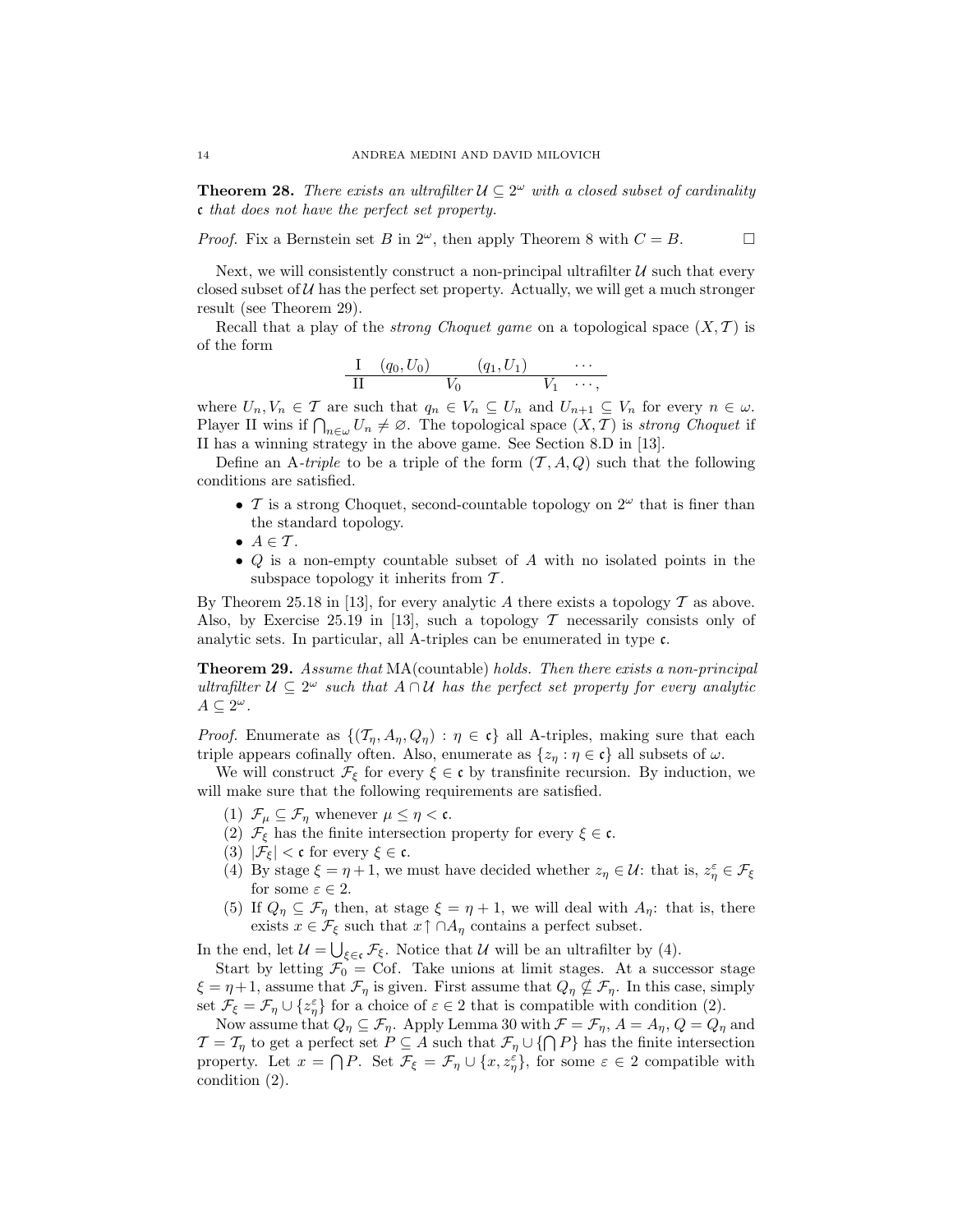Finally, we will check that  $U$  has the required property. Assume that A is an analytic subset of  $2^{\omega}$  such that  $A \cap U$  is uncountable. By Theorem 25.18 in [13], there exists a second-countable, strong Choquet topology  $\mathcal T$  on  $2^{\omega}$  that is finer than the standard topology and contains A. Since every second countable, uncountable Hausdorff space contains a non-empty countable subspace with no isolated points, we can find such a subspace  $Q \subseteq A \cap U$ . Since  $cf(\mathfrak{c}) > \omega$ , there exists  $\mu \in \mathfrak{c}$  such that  $Q \subseteq \mathcal{F}_{\mu}$ . Since we listed each A-triple cofinally often, there exists  $\eta \geq \mu$  such that  $(\mathcal{T}, A, Q) = (\mathcal{T}_\eta, A_\eta, Q_\eta)$ . Condition (5) guarantees that  $\mathcal{U} \cap A$  will contain a  $\Box$ 

**Lemma 30.** Assume that MA(countable) holds. Let  $\mathcal F$  be a collection of subsets of  $\omega$  with the finite intersection property such that  $|\mathcal{F}| < \mathfrak{c}$ . Suppose that  $(\mathcal{T}, A, Q)$ is an A-triple with  $Q \subseteq \mathcal{F}$ . Then there exists a perfect subset P of A such that  $\mathcal{F} \cup \{\bigcap P\}$  has the finite intersection property.

*Proof.* Fix a winning strategy  $\Sigma$  for player II in the strong Choquet game in  $(2^{\omega}, \mathcal{T})$ . Also, fix a countable base B for  $(2^{\omega}, \mathcal{T})$ . Let P be the countable poset consisting of all functions p such that, for some  $n = n_p \in \omega$ , the following conditions hold.

- (1)  $p: \leq n_2 \longrightarrow Q \times \mathcal{B}$ . We will use the notation  $p(s) = (q_s^p, U_s^p)$ .
- $(2)$   $U_{\varnothing}^p = A.$
- (3) For every  $s, t \in \leq n$ , if s and t are incompatible (that is,  $s \nsubseteq t$  and  $t \nsubseteq s$ ) then  $U_s^p \cap U_t^p = \varnothing$ .
- (4) For every  $s \in {}^n 2$ ,

$$
\frac{\mathrm{I} \quad (q_{s\restriction 0}^p, U_{s\restriction 0}^p) \qquad (q_{s\restriction 1}^p, U_{s\restriction 1}^p) \qquad \cdots \qquad (q_{s\restriction n}^p, U_{s\restriction n}^p) }{\mathrm{I} \mathrm{I} \qquad \qquad V_{s\restriction 1}^p \quad \cdots \qquad V_{s\restriction n}^p} \qquad \qquad V_{s\restriction n}^p}
$$

is a partial play of the strong Choquet game in  $(2^{\omega}, \mathcal{T})$ , where the open sets  $V_{s|i}^p$  played by II are the ones dictated by the strategy  $\Sigma$ .

Order  $\mathbb P$  by setting  $p \leq p'$  whenever  $p \supseteq p'$ .

For every  $\ell \in \omega$ , define

$$
D_{\ell} = \{ p \in \mathbb{P} : n_p \ge \ell \}.
$$

Since Q has no isolated points and T is Hausdorff, it is easy to see that each  $D_{\ell}$  is dense.

For any fixed  $\ell \in \omega$ , consider the partition of  $2^{\omega}$  in clopen sets  $\mathcal{P}_{\ell} = \{ [s] : s \in {}^{\ell}2 \},\$ then define

$$
D_{\ell}^{\text{ref}} = \{ p \in \mathbb{P} : \{ U_s^p : s \in {}^{n_p}2 \} \text{ refines } \mathcal{P}_{\ell} \}.
$$

Let us check that each  $D_{\ell}^{\text{ref}}$  is dense. Given  $p \in \mathbb{P}$  and  $\ell \in \omega$ , let  $n = n_p$  and  $q_s^0 = q_s^p$  for every  $s \in {}^n2$ . Since Q has no isolated points, it is possible, for every  $s \in {}^n2$ , to choose  $q_s^1 \neq q_s^0$  such that  $q_s^1 \in V_s^p \cap Q$ . Then choose  $j \geq \ell$  big enough so that  $[q_s^1 \mid j] \cap [q_s^0 \mid j] = \emptyset$  for every  $s \in {}^{n}2$ . Now simply extend p to a condition  $p' : \leq^{n+1}2 \longrightarrow Q \times \mathcal{B}$  by defining  $p'(s^{\frown} \varepsilon) = (q_s^{\varepsilon}, U_s^{\varepsilon})$  for every  $s \in {}^n2$  and  $\varepsilon \in 2$ , where each  $U_s^{\varepsilon} \in \mathcal{B}$  is such that  $q_s^{\varepsilon} \in U_s^{\varepsilon} \subseteq V_s^{\rho} \cap [q_s^{\varepsilon} \restriction j]$ . It is easy to realize that  $p' \in D_{\ell}^{\text{ref}}.$ 

For any fixed  $\sigma = \{x_1, \ldots, x_k\} \in [\mathcal{F}]^{<\omega}$  and  $\ell \in \omega$ , define

 $D_{\sigma,\ell} = \{p \in \mathbb{P} : \text{there exists } i \in \omega \setminus \ell \text{ such that }\}$ 

$$
x(i) = x_1(i) = \cdots = x_k(i) = 1
$$
 for all  $x \in U_s^p$  for all  $s \in {}^{n_p}2$ .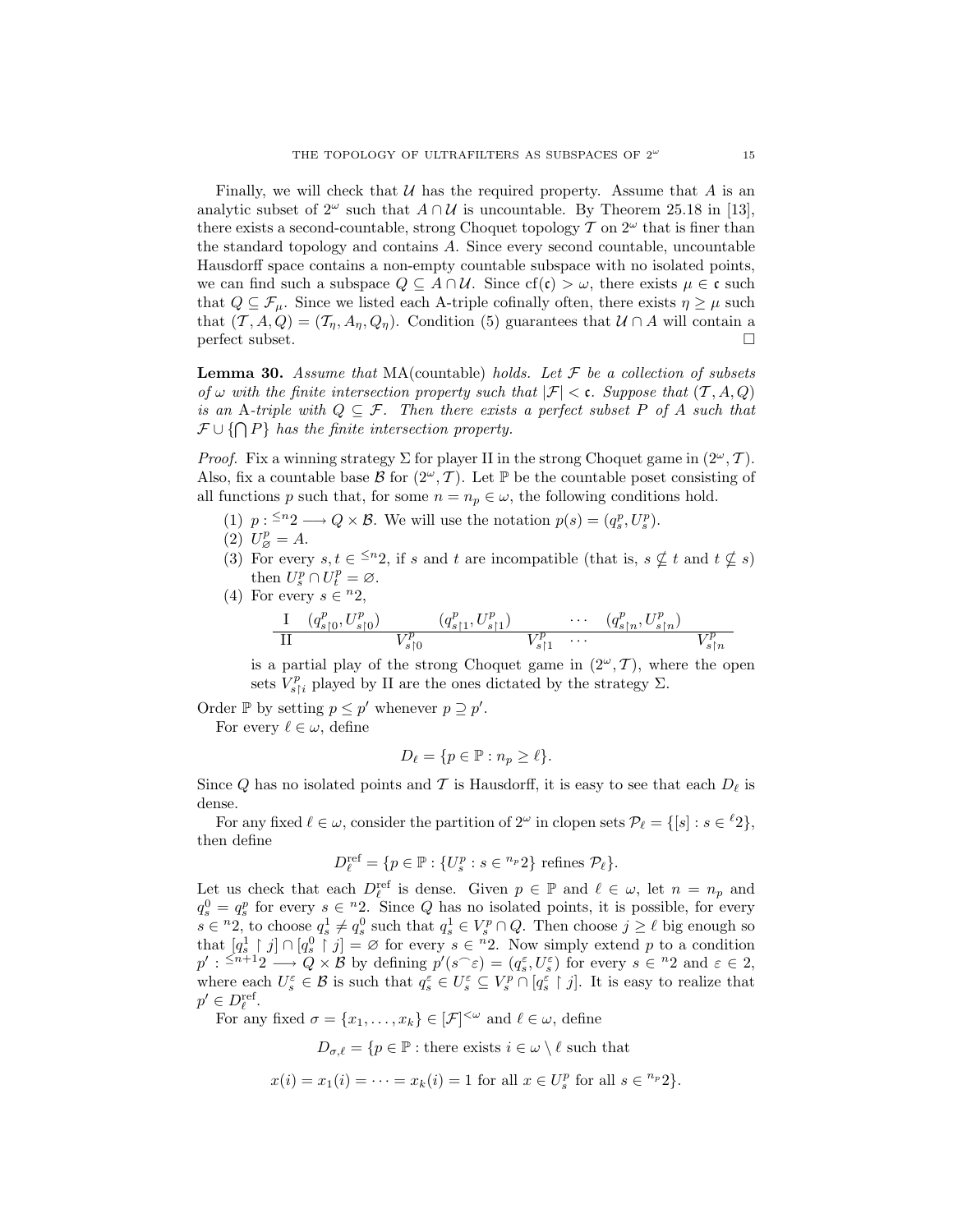Let us check that each  $D_{\sigma,\ell}$  is dense. Given  $p \in \mathbb{P}$ ,  $\sigma$  and  $\ell$  as above, let  $n = n_p$ and  $q_s^0 = q_s^p$  for every  $s \in {}^n 2$ . Notice that

$$
\bigcap_{s\in{}^n 2}q_s^p\cap \bigcap\sigma
$$

is an infinite subset of  $\omega$ , because  $Q \subseteq \mathcal{F}$  by assumption. So there exists  $i \in \omega$  with  $i \geq \ell$  such that

$$
q_s^p(i) = x_1(i) = \dots = x_k(i) = 1
$$

for every  $s \in \{n\}$ . Since Q has no isolated points, it is possible, for every  $s \in \{n\}$ , to choose  $q_s^1 \neq q_s^0$  such that  $q_s^1 \in V_s^p \cap [q_s^p \restriction (i+1)] \cap Q$ . Then choose  $j \geq i+1$  big enough so that  $[q_s^1 \upharpoonright j] \cap [q_s^0 \upharpoonright j] = \varnothing$  for every  $s \in {}^n 2$ . Now simply extend p to a condition  $p' : \leq^{n+1} 2 \longrightarrow Q \times \mathcal{B}$  by defining  $p'(s \widehat{\phantom{\cdot}} \varepsilon) = (q_s^{\varepsilon}, U_s^{\varepsilon})$  for every  $s \in {}^n 2$  and  $\varepsilon \in 2$ , where each  $U_s^{\varepsilon} \in \mathcal{B}$  is such that  $q_s^{\varepsilon} \in U_s^{\varepsilon} \subseteq V_s^p \cap [q_s^{\varepsilon} \restriction j]$ . It is easy to realize that  $p' \in D_{\sigma,\ell}$ .

Since  $|\mathcal{F}| < \mathfrak{c}$ , the collection of dense sets

$$
\mathcal{D} = \{D_\ell : \ell \in \omega\} \cup \{D^{\mathrm{ref}}_\ell : \ell \in \omega\} \cup \{D_{\sigma,\ell} : \sigma \in [\mathcal{F}]^{<\omega}, \ell \in \omega\}
$$

has also size less than c. Therefore, by  $MA$ (countable), there exists a  $\mathcal{D}$ -generic filter  $G \subseteq \mathbb{P}$ . Let  $g = \bigcup G : \langle \omega_2 \rangle \longrightarrow Q \times \mathcal{B}$ . Given  $s \in \langle \omega_2 \rangle$ , pick any  $p \in G$  such that  $s \in \text{dom}(p)$  and set  $U_s = U_s^p$ . For any  $x \in 2^\omega$ , since  $\Sigma$  is a winning strategy for II, we must have  $\bigcap_{n\in\omega}U_{x|n}\neq\emptyset$ . Using the dense sets  $D_{\ell}^{\text{ref}}$ , one can easily show that such intersection is actually a singleton. Therefore, letting  $f(x)$  be the unique element of  $\bigcap_{n\in\omega}U_{x\upharpoonright n}$  yields a well-defined function  $f:2^{\omega}\longrightarrow A$ . Using condition (3) in the definition of  $\mathbb{P}$ , one sees that f is injective.

Next, we will show that  $f$  is continuous in the standard topology, hence a homemorphic embedding by compactness. Fix  $x \in 2^{\omega}$  and let  $y = f(x)$ . Fix  $\ell \in \omega$ . Since G is a D-generic filter, there must be  $p \in D_{\ell}^{\text{ref}} \cap G$ . Let  $n = n_p$ . Notice that this implies  $U_{x\upharpoonright n} = U_{x\upharpoonright n}^p \subseteq [y \upharpoonright \ell],$  hence  $f(x') \in [y \upharpoonright \ell]$  whenever  $x' \in [x \upharpoonright n].$ 

Therefore  $P = \text{ran}(f)$  is a perfect subset of A. Finally, using the dense sets  $D_{\sigma,\ell}$ one can show that  $\mathcal{F} \cup \{ \cap P \}$  has the finite intersection property.  $□$ 

Corollary 31. Assume that MA(countable) holds. Then there exists a non-principal ultrafilter  $\mathcal{U} \subseteq 2^{\omega}$  such that every closed subset of U has the perfect set property.

Question 7. Can the assumption that MA(countable) holds be dropped in Theorem 29?

Observe that if  $Q \subseteq 2^{\omega}$  is homeomorphic to  $\mathbb Q$  in the standard topology,  $A =$ cl(Q) and  $\mathcal{T}_A$  is the topology obtained by declaring A open, then  $(\mathcal{T}_A, Q, A)$  is an A-triple because  $\mathcal{T}_A$  is Polish (see Lemma 13.2 in [13]). It follows easily that the ultrafilter constructed in Theorem 29 cannot contain closed copies of the rationals, hence it is completely Baire by Lemma 6.

Question 8. Is an ultrafilter  $\mathcal{U} \subseteq 2^{\omega}$  such that  $A \cap \mathcal{U}$  has the perfect set property whenever A is an analytic subset of  $2^{\omega}$  necessarily completely Baire?

We also remark that if  $\Gamma \subseteq \mathcal{P}(2^{\omega})$  is closed under c and U is such that  $A \cap U$ has the perfect set property for all  $A \in \Gamma$ , then  $A \setminus U$  has the perfect set property for all  $A \in \Gamma$ .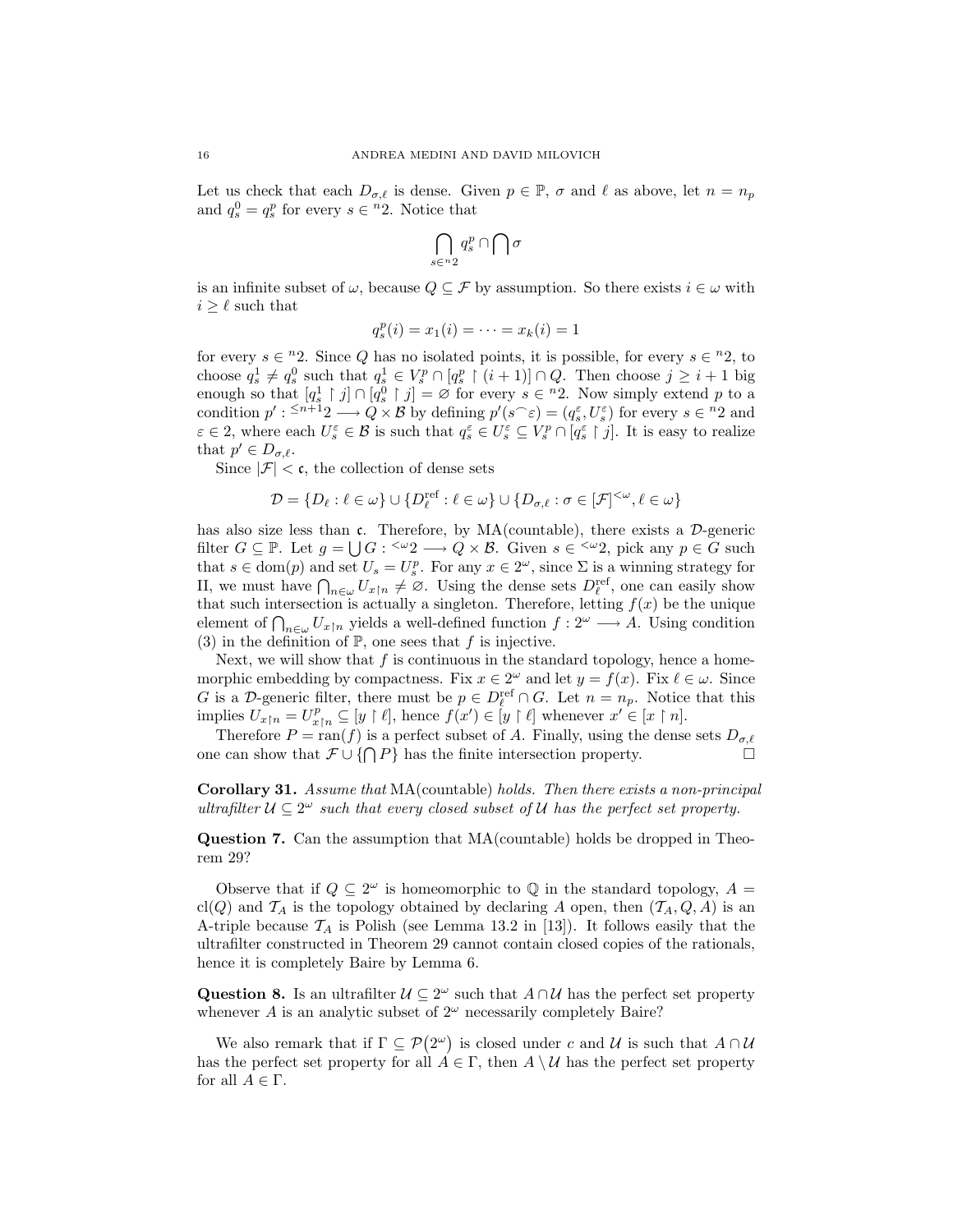#### 7. Extending the perfect set property

Assuming  $V = L$ , there exists an uncountable co-analytic set A that does not contain any perfect set (see Theorem 25.37 in [12]). It follows that MA(countable) is not enough to extend Theorem 29 to all co-analytic sets. This section is devoted to attaining a positive result for the co-analytic case. Actually, we will obtain a much stronger result (see Theorem 35). We will need a modest large cardinal assumption, a larger fragment of MA, and the negation of CH.

**Lemma 32.** Assume that  $U \subseteq 2^{\omega}$  is a  $P_{\omega_2}$ -point. If  $A \subseteq 2^{\omega}$  is such that every closed subspace of A has the perfect set property, then  $A \cap U$  has the perfect set property.

*Proof.* Let A be as above, and assume that  $A \cap U$  is uncountable. Choose  $B \subseteq A \cap U$ such that  $|B| = \omega_1$ . Since U is a P<sub> $\omega_2$ </sub>-point, there is a pseudointersection x of B in U. For some  $n \in \omega$ , uncountably many elements of B are in the closed set  $C = (x \nmid n) \uparrow$ . By hypothesis,  $A \cap C$  contains a perfect set P. We now have  $A \cap U \supseteq P$  as desired. Thus,  $A \cap U$  has the perfect set property.

It is not hard to verify that the hypothesis on A in the above lemma is optimal. Let  $x_0$  and  $x_1$  be complementary infinite subsets of  $\omega$ . Identify each  $\mathcal{P}(x_i)$  with the perfect set  $\{x \in 2^{\omega} : x(n) = 0 \text{ for all } n \in x_{1-i}\}.$  Fix a Bernstein subset  $B_i$ of  $\mathcal{P}(x_i)$  and set  $A_i = B_i \cup \mathcal{P}(x_{1-i})$  for each  $i \in 2$ . Each  $A_i$  has the perfect set property. However, if  $\mathcal{U} \subseteq 2^{\omega}$  is an ultrafilter, then some  $A_i \cap \mathcal{U}$  lacks the perfect set property. Indeed, if  $x_i \in \mathcal{U}$ , then  $y \in \mathcal{U}$  for some subset  $y \subseteq x_i$  such that  $x_i \setminus y$ is infinite. The perfect set  $y \uparrow \cap \mathcal{P}(x_i)$  contains c many elements of  $B_i$ , so  $A_i \cap \mathcal{U}$ has size c as well. However,  $A_i \cap U \subseteq B_i$ , so  $A_i \cap U$  does not contain a perfect set.

The following lemma is essentially due to Ihoda (Judah) and Shelah (see Theorem 3.1 in [11]). Given a class  $\Gamma$ , we define  $PSP(\Gamma)$  to mean that every  $X \in \Gamma \cap \mathcal{P}(2^{\omega})$ has the perfect set property.

### Lemma 33. The existence of a Mahlo cardinal is equiconsistent with

 $MA(\sigma\text{-centered}) + \neg CH + PSP(L(\mathbb{R})).$ 

*Proof.* Any generic extension by the Levy collapse  $Col(\omega, \kappa)$  of an inaccessible cardinal  $\kappa$  to  $\omega_1$  satisfies PSP( $L(\mathbb{R})$ ) (see the proof of Theorem 11.1 in [14]). By the proof of Lemma 1.1 in [11], if  $\kappa$  is inaccessible and  $\mathbb P$  is a forcing poset that satisfies the following conditions, then every generic extension  $V[G]$  of V by  $\mathbb P$  is such that  $L(\mathbb{R})^{V[G]} = L(\mathbb{R})^{V[H]}$  for some V-generic filter  $H \subseteq \text{Col}(\omega,\kappa)$ .

- (1)  $\mathbb P$  has the  $\kappa$ -cc.
- (2) P forces  $\kappa = \omega_1$ .
- (3) For every  $R \subseteq \mathbb{P}$  of size less than  $\kappa$ , there exists  $Q \subseteq \mathbb{P}$  such that  $|Q| < \kappa$ ,  $R \subseteq Q$ , and Q is completely embedded in  $\mathbb P$  by the inclusion map.

Assuming that there exists a Mahlo cardinal  $\kappa$ , the proof of Theorem 3.1 in [11] constructs a generic extension  $V[G]$  of V by a forcing  $\mathbb P$  such that  $V[G]$  satisfies  $MA(\sigma\text{-centered}) + \neg CH$ , using a forcing poset  $\mathbb P$  that satisfies conditions (1), (2) and (3). Therefore,  $PSP(L(\mathbb{R}))$  also holds in  $V[G]$ .

Conversely, PSP( $L(\mathbb{R})$ ) implies that all injections of  $\omega_1$  into  $2^{\omega}$  are outside of  $L(\mathbb{R})$ , which in turn implies  $\omega_1^{L[r]} < \omega_1$  for all reals r. The proof of Theorem 3.1 in [11] shows that if  $MA(\sigma\text{-centered}) + \neg \text{CH}$  holds and  $\omega_1^{L[r]} < \omega_1$  for all reals r, then  $\omega_1$  is Mahlo in L.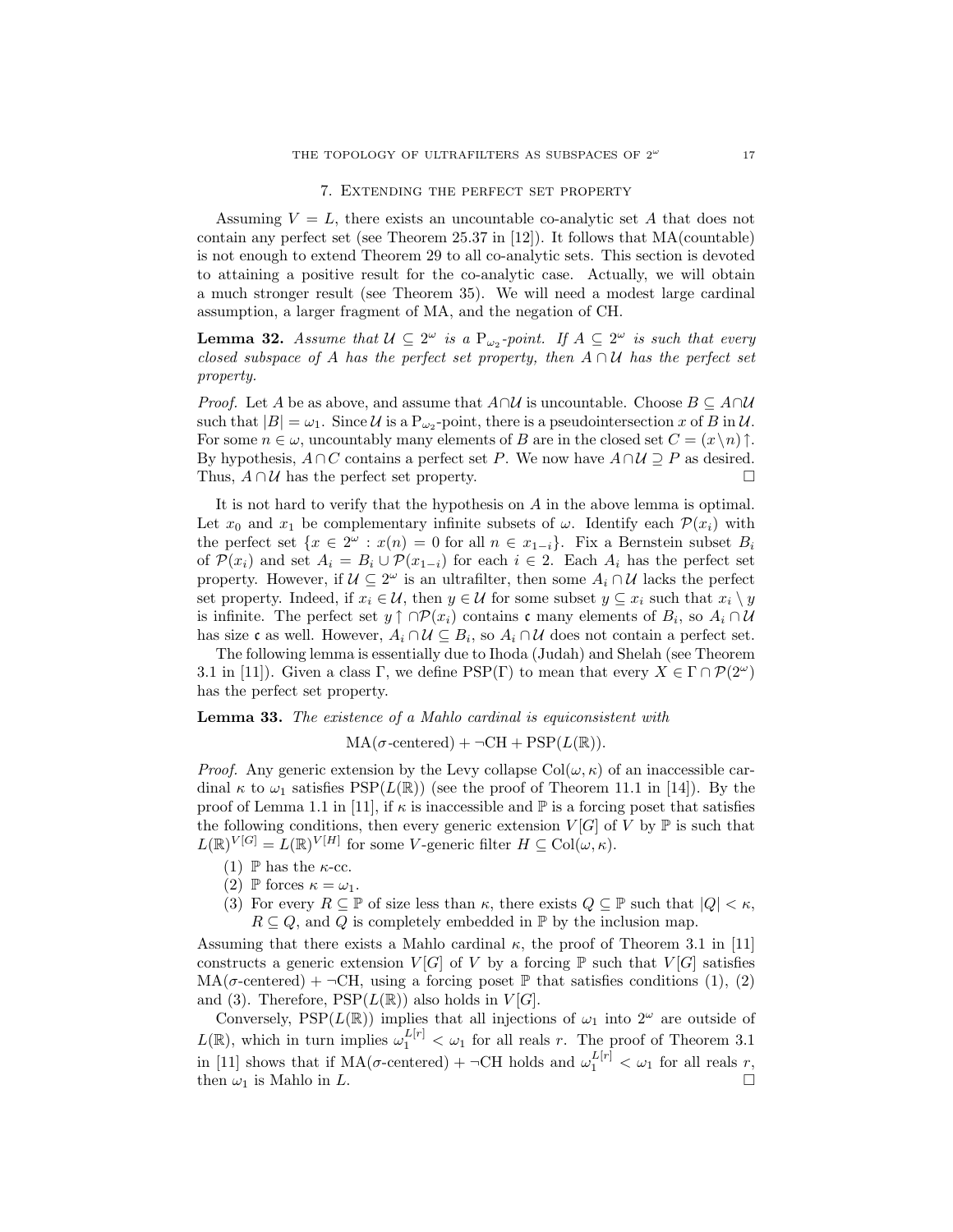For the convenience of the reader, we include the proof of the following standard lemma.

**Lemma 34.** Assume that  $MA(\sigma$ -centered) holds. Then there exists a  $P_c$ -point U.

*Proof.* Enumerate all subsets of  $\omega$  as  $\{z_n : \eta \in \mathfrak{c}\}\$ . We will construct  $\mathcal{F}_{\xi}$  for every  $\xi \in \mathfrak{c}$  by transfinite recursion. By induction, we will make sure that the following requirements are satisfied.

- (1)  $\mathcal{F}_{\mu} \subseteq \mathcal{F}_{\eta}$  whenever  $\mu \leq \eta < \mathfrak{c}$ .
- (2)  $\mathcal{F}_{\xi}$  has the finite intersection property for every  $\xi \in \mathfrak{c}$ .
- (3)  $|\mathcal{F}_{\xi}| < \mathfrak{c}$  for every  $\xi \in \mathfrak{c}$ .
- (4) By stage  $\xi = \eta + 1$ , we must have decided whether  $z_{\eta} \in \mathcal{U}$ : that is,  $z_{\eta}^{\varepsilon} \in \mathcal{F}_{\xi}$ for some  $\varepsilon \in 2$ .
- (5) At stage  $\xi = \eta + 1$ , we will make sure that  $\mathcal{F}_{\xi}$  contains a pseudointersection of  $\mathcal{F}_\eta$ .

Start by letting  $\mathcal{F}_0 = \text{Cof}$ . Take unions at limit stages. At a successor stage  $\xi = \eta + 1$ , assume that  $\mathcal{F}_{\eta}$  is given.

Since MA( $\sigma$ -centered) implies  $\mathfrak{p} = \mathfrak{c}$  (see Theorem 7.12 in [4]), there exists an infinite pseudointersection x of  $\mathcal{F}_\eta$ . Now simply set  $\mathcal{F}_\xi = \mathcal{F}_\eta \cup \{x, z_\eta^{\varepsilon}\}$  for a choice of  $\varepsilon \in 2$  that is compatible with condition (2).

In the end, let  $\mathcal{U} = \bigcup_{\xi \in \mathfrak{c}} \mathcal{F}_{\xi}$ . Notice that  $\mathcal{U}$  will be an ultrafilter by (4). Since  $\mathfrak{p} = \mathfrak{c}$  is regular (see Theorem 7.15 in [4]), condition (5) implies that U is a P<sub>c</sub> $point.$ 

It is well-known that MA(countable) is not a sufficient hypothesis for the above lemma. Consider the Cohen model  $W = V[(c_{\alpha} : \alpha < \omega_2)]$ , where  $V \models$  CH and each  $c_{\alpha}$  is an element of  $2^{\omega}$  that avoids all meager Borel sets with Borel codes in  $V[(c_{\beta} :$  $\beta < \omega_2, \beta \neq \alpha$ ]. Observe that every  $x \in 2^{\omega}$  is in  $V[(c_{\alpha} : \alpha \in I)]$  for some countable set  $I \subseteq \omega_2$ . In this model,  $cov(\mathcal{M}) = c = \omega_2$ , so MA(countable) +  $\neg$ CH holds (see Theorem 7.13 in [4]). However, if  $\mathcal{U} \in W$  is a non-principal ultrafilter, then  $U \cap V[(c_{\alpha}: \alpha < \omega_1)]$  is a subset of U of size  $\omega_1$  with no infinite pseudointersection.

Theorem 35. It is consistent, relative to a Mahlo cardinal, that there exists a non-principal ultrafilter  $\mathcal{U} \subseteq 2^{\omega}$  such that  $A \cap \mathcal{U}$  has the perfect set property for all  $A \in \mathcal{P}(2^{\omega}) \cap L(\mathbb{R})$ . On the other hand, if there exists such an ultrafilter U, then  $\omega_1$ is inaccessible in L.

*Proof.* Assume that  $MA(\sigma\text{-centered}) + \neg CH + PSP(L(\mathbb{R}))$  holds, which is consistent relative to a Mahlo cardinal by Lemma 33. By Lemma 34, there exists a  $P_c$ -point  $U$ . Since  $\neg$ CH holds, U is a P<sub> $\omega_2$ </sub>-point. Fix  $A \in \mathcal{P}(2^{\omega}) \cap L(\mathbb{R})$ . Every closed subspace C of A is also in  $L(\mathbb{R})$  because  $C = A \cap [T]$  for some tree  $T \subseteq 2^{<\omega}$ . By  $\text{PSP}(L(\mathbb{R}))$ , all such C have the perfect set property. So  $A \cap U$  has the perfect set property by Lemma 32.

For the second half of the theorem, assume that  $\mathcal{U} \subseteq 2^{\omega}$  is a non-principal ultrafilter such that  $A \cap U$  has the perfect set property for all  $A \in \mathcal{P}(2^{\omega}) \cap L(\mathbb{R})$ . First, observe that given A as above,  $c[A]$  is in  $L(\mathbb{R})$  too, so  $A \cap U$  and  $c[A] \cap U$ have the perfect set property. Since

$$
A = (A \cap U) \cup (A \cap c[U]) = (A \cap U) \cup c[c[A] \cap U],
$$

it follows that A itself has the perfect set property. So  $\text{PSP}(L(\mathbb{R}))$  holds, which implies  $\omega_1^{L[r]} < \omega_1$  for all reals r. Therefore  $\omega_1$  is inaccessible in L.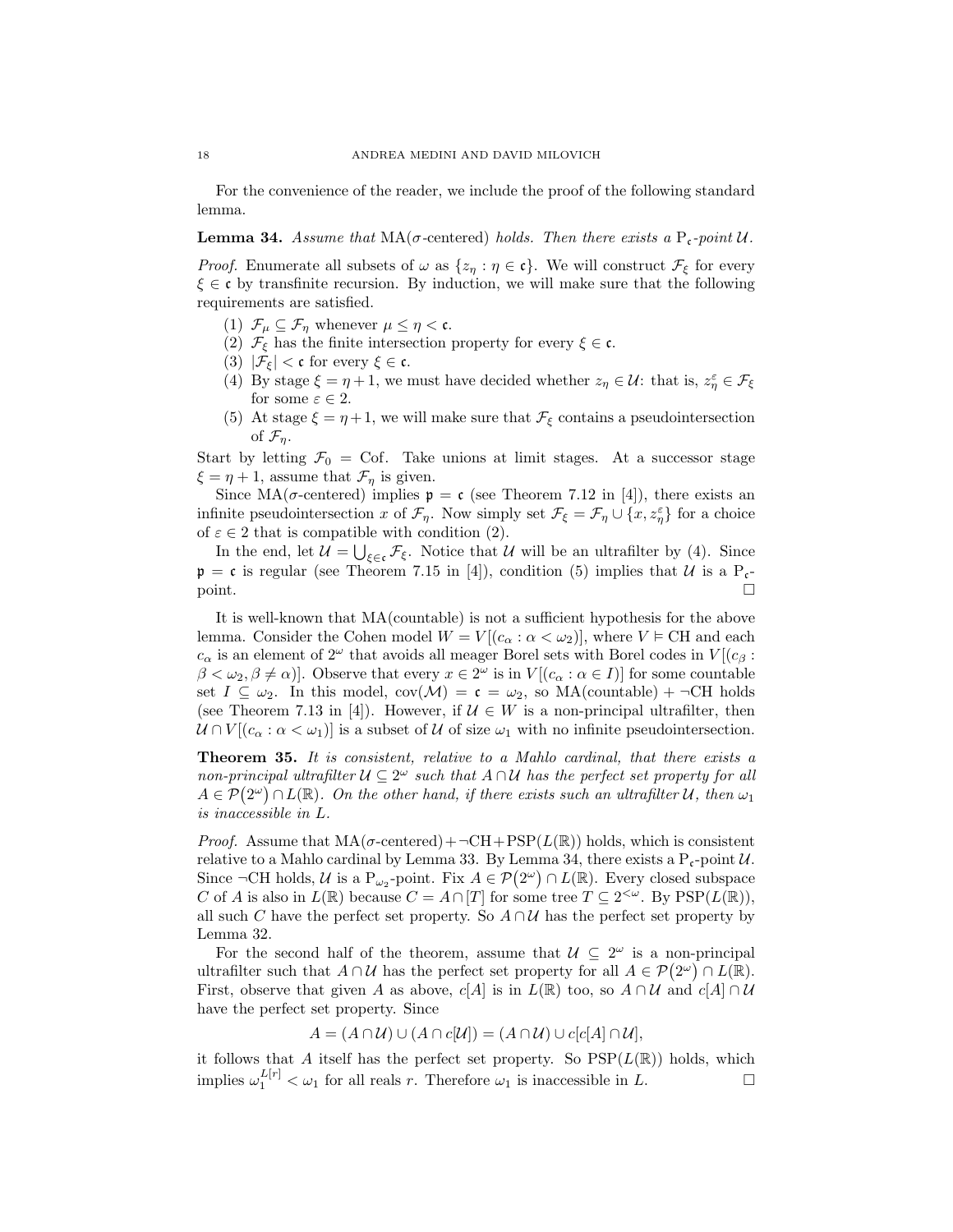Question 9. What is the exact consistency strenght of a non-principal ultrafilter  $\mathcal{U} \subseteq 2^{\omega}$  such that  $A \cap \mathcal{U}$  has the perfect set property for all  $A \in \mathcal{P}(2^{\omega}) \cap L(\mathbb{R})$ ? In particular, does the Levy collapse  $Col(\omega, \kappa)$  of an inaccessible cardinal  $\kappa$  to  $\omega_1$ force such an ultrafilter?

#### 8. P-points

Given a non-principal ultrafilter  $\mathcal{U} \subseteq 2^{\omega}$ , it seems natural to investigate whether there is any relation between the topological properties of  $U$  that we studied so far and combinatorial properties of  $U$ . In order to construct several kinds of non-Ppoints, we will essentially use an idea from [15].

**Definition 36.** A *mixed independent family* is a pair  $(\mathcal{F}, \mathcal{A})$  of collections of subsets of  $\omega$  such that

$$
\bigcap\sigma\cap\bigcap_{x\in\tau}x^{w(x)}
$$

is infinite whenever  $\sigma \in [\mathcal{F}]^{<\omega}$ ,  $\tau \in [\mathcal{A}]^{<\omega}$  and  $w : \tau \longrightarrow 2$ . A *dual mixed indepen*dent family is a pair  $(\mathcal{I}, \mathcal{B})$  of collections of subsets of  $\omega$  such that  $(c[\mathcal{I}], c[\mathcal{B}])$  is a mixed independent family.

**Lemma 37.** Let  $(\mathcal{F}, \mathcal{A})$  be a mixed independent family such that A is infinite. Then there exists a non-P-point  $\mathcal U$  extending  $\mathcal F \cup \mathcal A$ .

*Proof.* Fix a countably infinite subset  $\beta$  of  $\mathcal A$ . It is easy to check that

 $\mathcal{G} = \mathcal{F} \cup \mathcal{A} \cup \{ \omega \setminus x : x \subseteq^* y \text{ for every } y \in \mathcal{B} \}$ 

has the finite intersection property. Let  $\mathcal U$  be any ultrafilter extending  $\mathcal G$ . It is clear that  $\beta$  has no pseudointersection in  $\mathcal{U}$ .

Similarly, one can prove the following.

**Lemma 38.** Let  $(\mathcal{I}, \mathcal{B})$  be a dual mixed independent family such that  $\mathcal{B}$  is infinite. Then there exists a maximal ideal  $\mathcal J$  extending  $\mathcal I \cup \mathcal B$  that is not a P-ideal.

We will begin by studying the relation between P-points and completely Baire ultrafilters.

**Theorem 39.** There exists a non-P-point  $\mathcal{U} \subseteq 2^{\omega}$  that is not completely Baire.

*Proof.* We will use the same notation as in the proof of Theorem 8. Choose  $C = \mathbb{Q}$ , so that any ultrafilter extending  $G$  will contain a closed copy of  $Q$ . Now simply apply Lemma 37 to  $(\emptyset, \mathcal{G})$ .

Theorem 40. Assume that MA(countable) holds. Then there exists a P-point  $\mathcal{U} \subseteq 2^{\omega}$  that is completely Baire.

*Proof.* Enumerate all countable collections of subsets of  $\omega$  as  $\{\mathcal{C}_\eta : \eta \in \mathfrak{c}\}\$ . The setup of the construction will be as in the proof of Theorem 11, but we will do different things at even and odd successor stages.

Start by letting  $\mathcal{F}_0 = \text{Cof}$ . Take unions at limit stages. At a successor stage  $\xi = 2\eta + 1$ , assume that  $\mathcal{F}_{2\eta}$  is given, then take care of  $Q_{\eta}$  as in the proof of Theorem 11. At a successor stage  $\xi = 2\eta + 2$ , assume that  $\mathcal{F}_{2\eta+1}$  is given, then take care of  $C_{\eta}$  as follows.

First assume that there exists  $x \in C_{\eta}$  such that  $\mathcal{F}_{2\eta+1} \cup \{\omega \setminus x\}$  has the finite intersection property. In this case, we can just set  $\mathcal{F}_{\xi} = \mathcal{F}_{2\eta+1} \cup \{\omega \setminus x\}$ . Now assume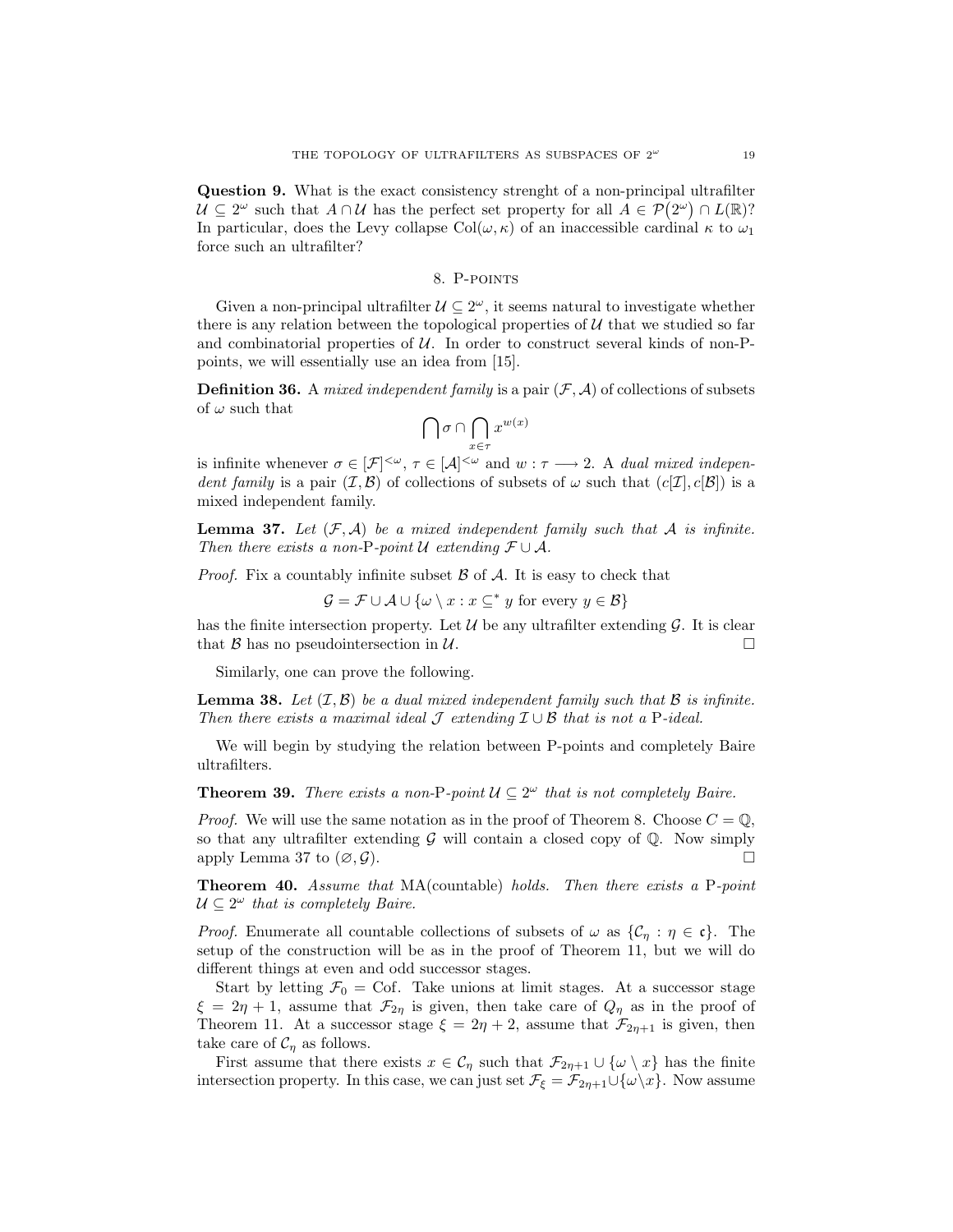that  $\mathcal{F}_{2n+1}\cup\{\omega\setminus x\}$  does not have the finite intersection property for any  $x\in\mathcal{C}_n$ . It is easy to check that this implies  $C_\eta \subseteq \langle \mathcal{F}_{2\eta+1} \rangle$ . Recall that MA(countable) implies  $\mathfrak{d} = \mathfrak{c}$  (see, for example, Proposition 5.5 and Theorem 7.13 in [4]). So, by Proposition 6.24 in [4], there exists a pseudointersection x of  $C_\eta$  such that  $\mathcal{F}_{2\eta+1} \cup \{x\}$  has the finite intersection property. Finally, set  $\mathcal{F}_{\xi} = \mathcal{F}_{2\eta+1} \cup \{x\}.$ 

Question 10. For a non-principal ultrafilter  $\mathcal{U} \subseteq 2^{\omega}$ , is being a P-point equivalent to being completely Baire?

Now we turn to the relation between P-points and countable dense homogeneous ultrafilters.

Theorem 41. Assume that MA(countable) holds. Then there exists a non-principal ultrafilter  $\mathcal{U} \subseteq 2^{\omega}$  that is countable dense homogeneous but not a P-point.

*Proof.* For notational convenience, we will actually construct a maximal ideal  $\mathcal{J} \subseteq$  $2^{\omega}$  that is countable dense homogeneous but not a P-ideal.

The setup of the construction will be as in the proof of Theorem 21, but we will simultaneously construct  $\mathcal{B}_{\xi}$  for  $\xi \in \mathfrak{c}$  so that the following conditions will be satisfied. In the end, set  $\mathcal{B} = \bigcup_{\xi \in \mathfrak{c}} \mathcal{B}_{\xi}$  and apply Lemma 38 to  $(\mathcal{I}, \mathcal{B})$ .

- (1)  $\mathcal{B}_{\mu} \subsetneq \mathcal{B}_{\eta}$  whenever  $\mu < \eta < \mathfrak{c}$ .
- (2)  $(\mathcal{I}_{\xi}, \mathcal{B}_{\xi})$  is a dual mixed independent family for every  $\xi \in \mathfrak{c}$ .
- (3)  $|\mathcal{B}_{\xi}| < \mathfrak{c}$  for every  $\xi \in \mathfrak{c}$ .

Start by letting  $(\mathcal{I}_0, \mathcal{B}_0) = (\text{Fin}, \varnothing)$ . Take unions at limit stages. At a successor stage  $\xi = \eta + 1$ , assume that  $(\mathcal{I}_n, \mathcal{B}_n)$  is given. First get x by applying Lemma 42 with  $\mathcal{I} = \mathcal{I}_{\eta}, \mathcal{B} = \mathcal{B}_{\eta}$  and  $(D, E) = (D_{\eta}, E_{\eta})$ . Then, as in the proof of Lemma 14, use MA(countable) to get  $y \notin \mathcal{B}_\eta$  such that  $(\mathcal{I}_\eta \cup \{x\}, \mathcal{B}_\eta \cup \{y\})$  is still a dual mixed independent family. Finally, set  $(\mathcal{I}_{\xi}, \mathcal{B}_{\xi}) = (\mathcal{I}_{\eta} \cup \{x\}, \mathcal{B}_{\eta} \cup \{y\}).$ 

The following lemma is easily proved by modifying the proof of Lemma 22 (substitute the dense sets  $D_{\sigma,\ell}$  with the obviously defined dense sets  $D_{\sigma,\tau,w,\ell}$ .

**Lemma 42.** Assume that MA(countable) holds. Let  $(\mathcal{I}, \mathcal{B})$  be a dual mixed independent family such that  $|\mathcal{I}| < \mathfrak{c}$  and  $|\mathcal{B}| < \mathfrak{c}$ . Fix two countable dense subsets D and E of  $2^{\omega}$  such that  $D \cup E \subseteq \langle \mathcal{I} \rangle$ . Then there exists a homeomorphism  $f : 2^{\omega} \longrightarrow 2^{\omega}$ and  $x \in 2^{\omega}$  such that  $f[D] = E$ ,  $(\mathcal{I} \cup \{x\}, \mathcal{B})$  is still a dual mixed independent family and  $\{d + f(d) : d \in D\} \subseteq x \downarrow$ .

**Theorem 43.** Assume that MA(countable) holds. Then there exists a non-P-point  $\mathcal{U} \subseteq 2^{\omega}$  that is not countable dense homogeneous.

*Proof.* Let  $A$  be as in Lemma 14. By the proof of Theorem 15, no ultrafilter extending  $A$  is countable dense homogeneous. Now simply apply Lemma 37 to  $(\varnothing,\mathcal{A}).$ 

Theorem 44. Assume that MA(countable) holds. Then there exists a P-point  $\mathcal{U} \subseteq 2^{\omega}$  that is countable dense homogeneous.

*Proof.* For notational convenience, we will actually construct a maximal ideal  $\mathcal{J} \subseteq$  $2^{\omega}$  that is countable dense homogeneous and a P-ideal. Enumerate all countable collections of subsets of  $\omega$  as  $\{\mathcal{C}_\eta : \eta \in \mathfrak{c}\}\$ . The setup of the construction will be as in the proof of Theorem 21, but we will do different things at even and odd successor stages.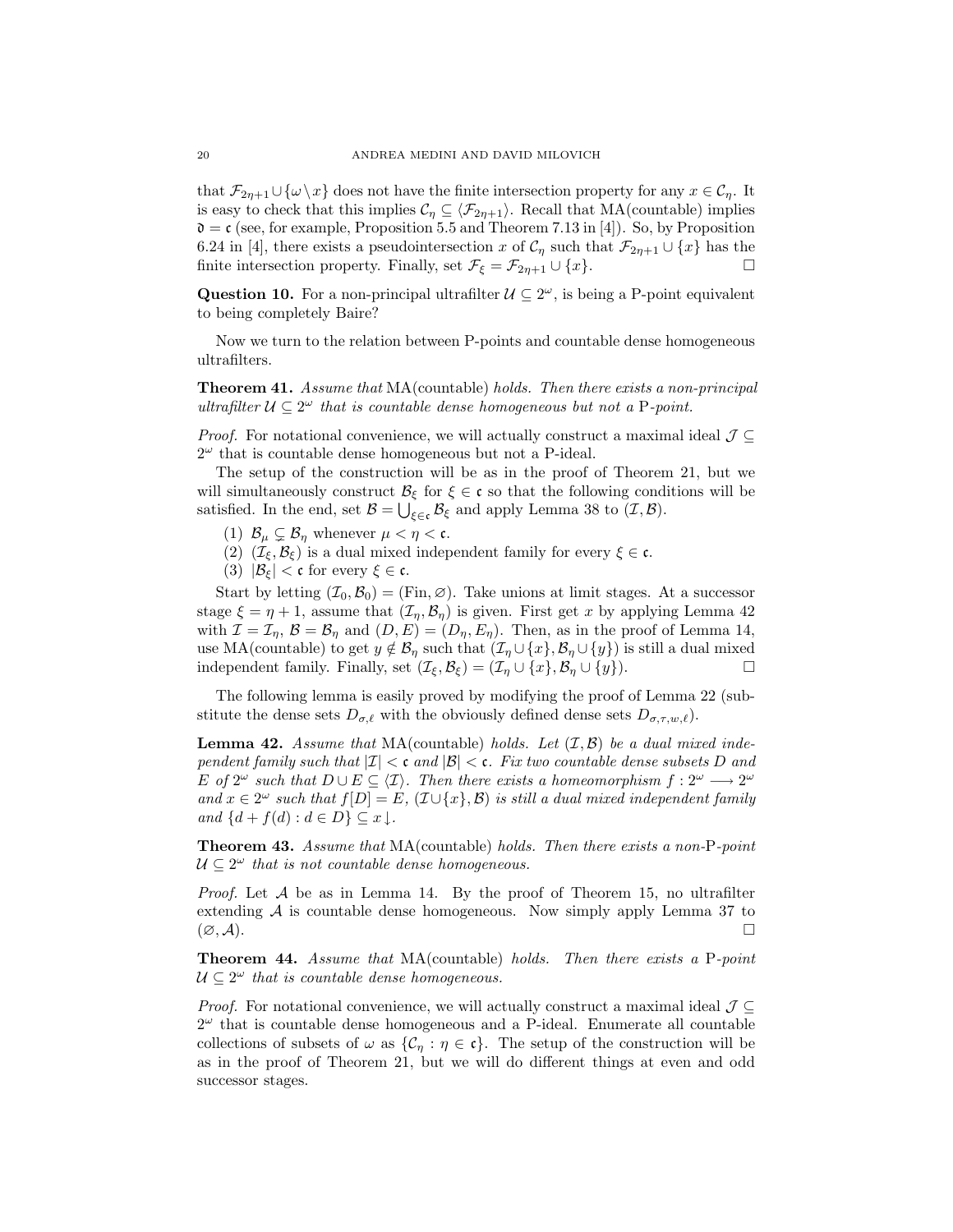Start by letting  $\mathcal{I}_0 =$  Fin. Take unions at limit stages. At a successor stage  $\xi = 2\eta + 1$ , assume that  $\mathcal{I}_{2\eta}$  is given, then take care of  $(D_{\eta}, E_{\eta})$  as in the proof of Theorem 21. At a successor stage  $\xi = 2\eta + 2$ , assume that  $\mathcal{I}_{2\eta+1}$  is given, then take care of  $C_n$  as follows.

First assume that there exists  $x \in C_\eta$  such that  $\mathcal{I}_{2\eta+1} \cup {\omega \setminus x}$  has the finite union property. In this case, we can just set  $\mathcal{I}_{\xi} = \mathcal{I}_{2\eta+1} \cup \{\omega \setminus x\}$ . Now assume that  $\mathcal{I}_{2\eta+1}\cup\{\omega\setminus x\}$  does not have the finite union property for any  $x\in\mathcal{C}_\eta$ . It is easy to check that this implies  $C_\eta \subseteq \langle \mathcal{I}_{2\eta+1} \rangle$ . As in the proof of Theorem 40, it is possible to get a pseudounion x of  $C_{\eta}$  such that  $\mathcal{I}_{2\eta+1}\cup\{x\}$  has the finite union property. Finally, set  $\mathcal{I}_{\xi} = \mathcal{I}_{2\eta+1} \cup \{x\}.$ 

Question 11. Is a P-point  $\mathcal{U} \subseteq 2^{\omega}$  necessarily countable dense homogeneous?

Finally, we will investigate the relation between P-points and the perfect set property.

**Theorem 45.** There exists a non-P-point  $\mathcal{U} \subseteq 2^{\omega}$  with a closed subset of cardinality c that does not have the perfect set property.

*Proof.* We will use the same notation as in the proof of Theorem 8. Choose  $C$  to be a Bernstein set in  $2^{\omega}$ , so that any ultrafilter extending G will have a closed subset without the perfect property. Now simply apply Lemma 37 to  $(\emptyset, \mathcal{G})$ .

Theorem 46. Assume that MA(countable) holds. Then there exists a P-point  $U \subseteq 2^{\omega}$  such that  $A \cap U$  has the perfect set property whenever A is an analytic subset of  $2^{\omega}$ .

*Proof.* Enumerate all countable collections of subsets of  $\omega$  as  $\{\mathcal{C}_\eta : \eta \in \mathfrak{c}\}\$ . The setup of the construction will be as in the proof of Theorem 29, but we will do different things at even and odd successor stages.

Start by letting  $\mathcal{F}_0 = \text{Cof.}$  Take unions at limit stages. At a successor stage  $\xi = 2\eta + 1$ , assume that  $\mathcal{F}_{2\eta}$  is given, then take care of  $(\mathcal{T}_{\eta}, A_{\eta}, Q_{\eta})$  and  $z_{\eta}$  as in the proof of Theorem 29. At a successor stage  $\xi = 2\eta + 2$ , assume that  $\mathcal{F}_{2\eta+1}$  is given, then take care of  $C_n$  as in the proof of Theorem 40.

Question 12. For a non-principal ultrafilter  $\mathcal{U} \subseteq 2^\omega$ , is being a P-point equivalent to  $A \cap U$  having the perfect set property whenever A is an analytic subset of  $2^{\omega}$ ?

Observe that Lemma 32 might be viewed as a partial answer to Question 12.

Acknowledgements. The first author thanks Jan van Mill for making him notice Proposition 1 and the fact that the topology of ultrafilters as subspaces of  $2^{\omega}$  was 'unexplored territory'. Together with Question 3.2 from [10], that was the main motivation for this article. The first author also thanks Kostas Beros for suggesting the second proof of Lemma 7 and helping to shape the present proof of Lemma 22. Both authors thank Ken Kunen for kindly 'donating' Theorem 8 to them, and the anonymous referee for valuable comments on an earlier version of this paper.

#### **REFERENCES**

- [1] R.D. Anderson, D.W. Curtis, J. van Mill. A fake topological Hilbert space. Trans. Amer. Math. Soc. 272:1 (1982), 311-321.
- [2] S. Baldwin, R.E. Beaudoin. Countable dense homogeneous spaces under Martin's axiom. Israel J. Math. 65:2 (1989), 153–164.